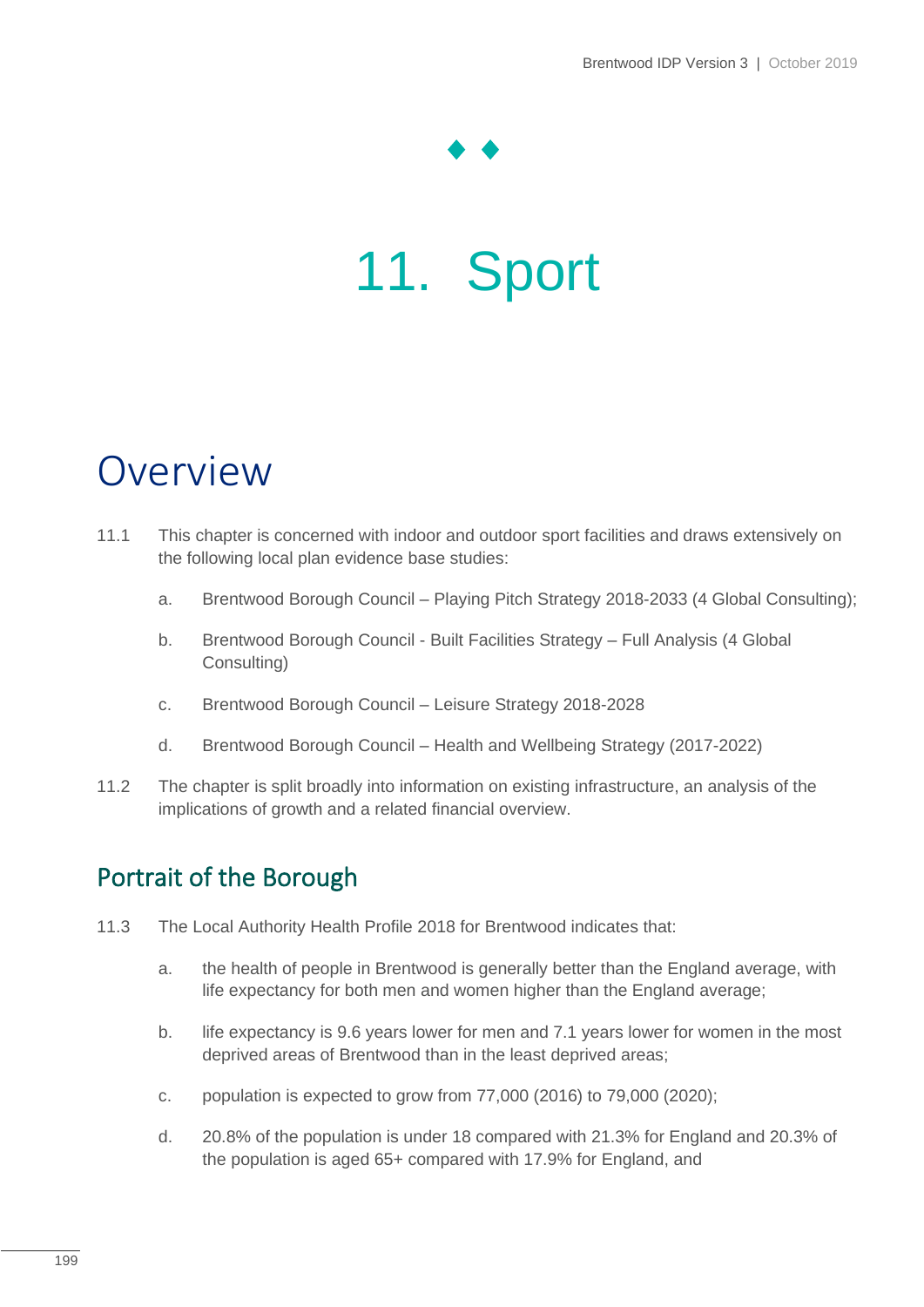- e. while the Borough performs either on par or significantly better than the England average for most health indicators, it scores significantly worse than England average for people killed and seriously injured on roads and diabetes diagnoses (aged 17+).<sup>1</sup>
- 11.4 Although Brentwood has no areas of distinct inequality, Brentwood South and Brentwood North wards are areas with higher levels of child poverty and long-term unemployment than others in the Borough, which may indicate health inequalities.<sup>2</sup>
- 11.5 The Active Essex Sport & Physical Profile for Brentwood (2017) indicates that:
	- a. child obesity a reception year age of 21.1% rising to 32.6% by year 6;
	- b. 70.2% of the population are active, 13% fairly active and 16.8% inactive;
	- c. 81.3% of the surveyed population have taken part in sport and physical activity at least twice in the last 28 days;
	- d. adult participation in sport and active recreation has increased from 65.2% in 2016 to 67.6% in 2017, this compares to the national percentage of 61.8% $3$ ;
	- e. 43.8% are active once per week and 27.5% are active 3 x 30 mins per week, and
	- f. the total direct economic value of sport is estimated at  $£23.6m$  and employs about 698 people.<sup>4</sup>
- 11.6 Further information on sport and activity profiling is also available in the Sport England Sports Market Segmentation web tool<sup>5</sup>. Key finds are also detailed in the playing pitch and built facilities reports.

## National Sport Policy

- 11.7 The Department for Culture, Media and Sport (DCMS), launched the strategy 'Sporting Future: A new Strategy for an Active Nation' in 2016. The strategy reflects a need to reinvigorate the nation's appetite for participation in sport following what appears to be a significant reduction in participation (highest profile being swimming), following the upsurge after the 2012 London Olympics.
- 11.8 The sport strategy is targeting five outcomes which each sports organisation, public or private sector, will be measured against:
	- a. Physical wellbeing

<sup>1</sup> [https://fingertips.phe.org.uk/profile/health-profiles/area-search-results/E10000012?place\\_name=Brentwood&search\\_type=place-name](https://fingertips.phe.org.uk/profile/health-profiles/area-search-results/E10000012?place_name=Brentwood&search_type=place-name)

<sup>&</sup>lt;sup>2</sup> Information from Brentwood Borough Council - Leisure Strategy 2018-2028.

<sup>3</sup> This indicator is the percentage of the adult population participating in sport and active recreation at moderate intensity, for at least 30 minutes on at least 12 days out of the 4 weeks.

<sup>4</sup> <https://www.activeessex.org/wp-content/uploads/2017/11/JSNA-Report-Brentwood.pdf>

<sup>5</sup>

<http://segments.sportengland.org/index.aspx#segment=dominant&sport=87&sportBox=2&sportPlay=play&focusType=LA&focusName=32>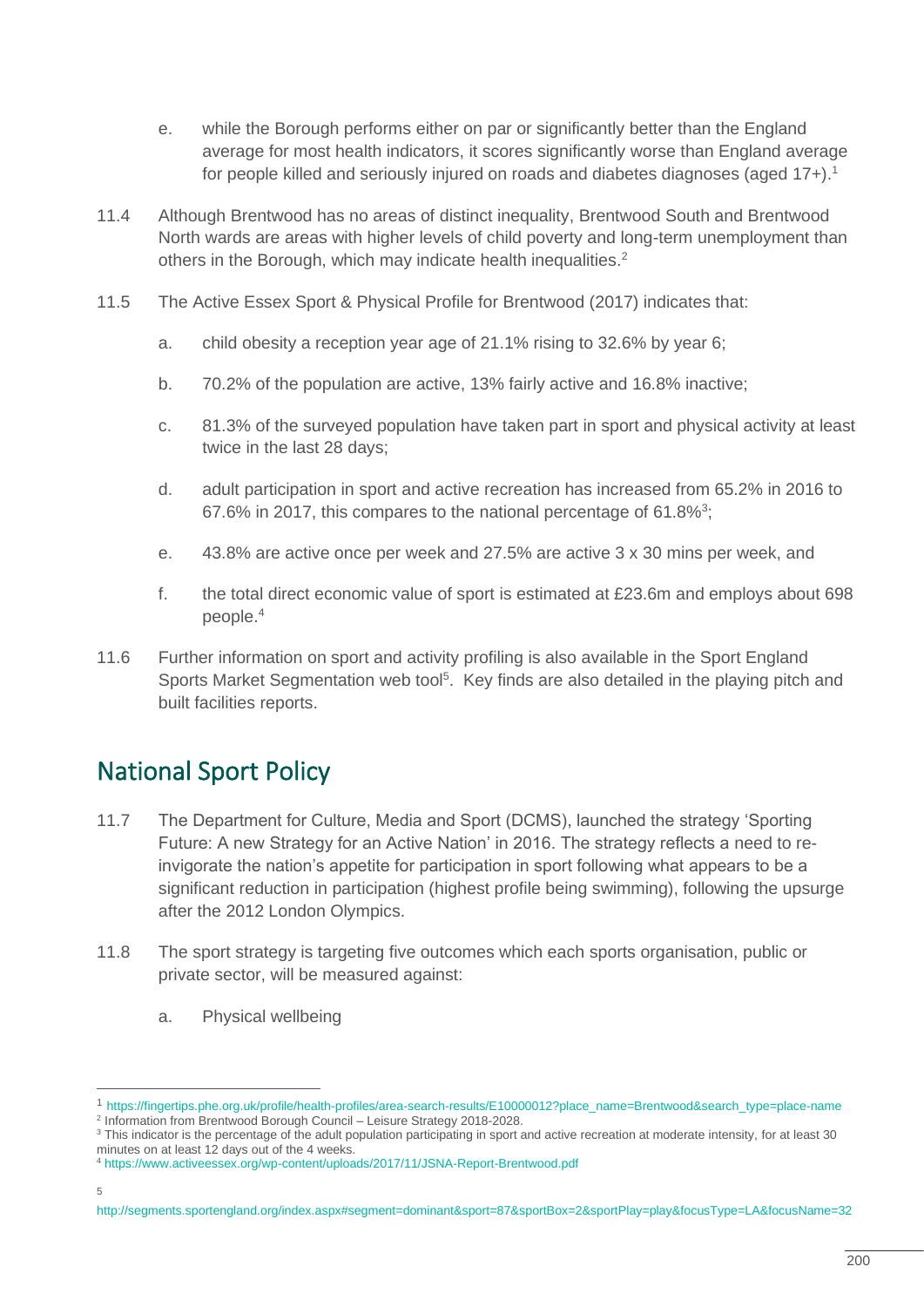- b. Mental wellbeing
- c. Individual development
- d. Social and community development
- e. Economic development.
- 11.9 Government funding is targeted towards organisations which can best demonstrate that they will deliver some or all the five outcomes. Annual reports have been produced to monitor progress, with the five outcomes are also measured alongside 25 key performance indicators.

### National Planning Policy

11.10 The National Planning Policy Framework (NPPF) sets out the requirement of local authorities to establish and provide adequate and proper leisure facilities to meet local needs. Paragraphs 96 and 97 outline the planning policies for the provision and protection of sport and recreation facilities:

*'Access to a network of high-quality open spaces and opportunities for sport and recreation is important for the health and well-being of communities. Planning policies should be based on robust and up to date assessments of the needs for open space, sports and recreation facilities and opportunities for new provision. Information gained from the assessments should be used to determine what open space, sport and recreational provision is needed, which plans should then seek to accommodate' (para 96)*

*'Existing open space, sports and recreational buildings and land, including playing fields, should not be built on unless: An assessment has been undertaken which has clearly shown the open space, buildings or land to be surplus to requirements; or The loss resulting from the proposed development would be replaced by equivalent or better provision in terms of quantity and quality in a suitable location; or The development is for alternative sports and recreational provision, the needs for which clearly outweigh the loss.' (para 97).*

## Sport England

11.11 Sport England's aim in working with the planning system is to help provide places that maximise opportunities for sport and physical activity for all, enabling the already active to be more so and the inactive to become more active. Figure 11.1 below, sets out Sport England's key planning objectives.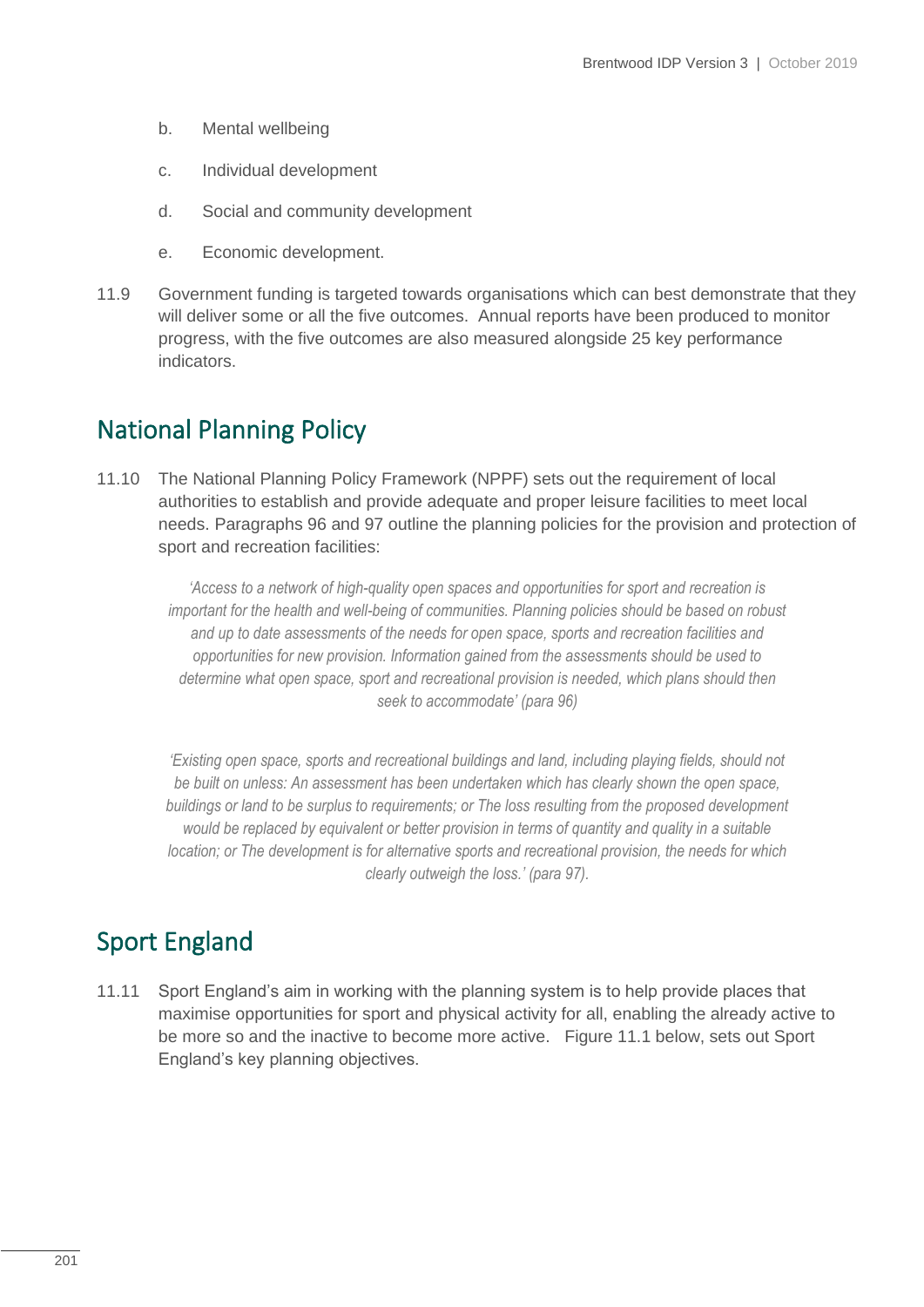#### **Figure 11.1: Sport England's Planning Objectives**

#### THREE PLANNING OBJECTIVES: PROTECT, ENHANCE, PROVIDE

This aim is supported by three objectives:

- Protect To protect the right opportunities in the right places.
- Enhance To enhance opportunities through better use of existing provision.
- Provide To provide new opportunities to meet the needs of current and future generations.

Understanding people's needs is central to meeting the objectives and planning effectively for sport. An assessment of needs should inform a strategy to meet the needs that is positively applied in both the forward planning and development management aspects of the planning system.



#### **Protect:**

Existing provision should be protected unless an assessment has demonstrated there is an excess of the provision and the specific buildings or land are surplus to requirements, or equivalent or better provision will be provided as replacement.

#### Enhance:

The use of existing provision should be optimised, for example through quality, access and management improvements supported by appropriate ancillary facilities.

#### Provide:

Appropriate new provision that meets needs and encourages people to play sport and be active should be provided by adapting existing places and through new development.

11.12 The Sport England Strategy 'Towards an Active Nation' puts the policies set out in 'A new Strategy for an Active Nation' into practice. This will mean significant change for Sport England and for their partners. This strategy sets out Sport England will deliver this task. The key changes Sport England will make are: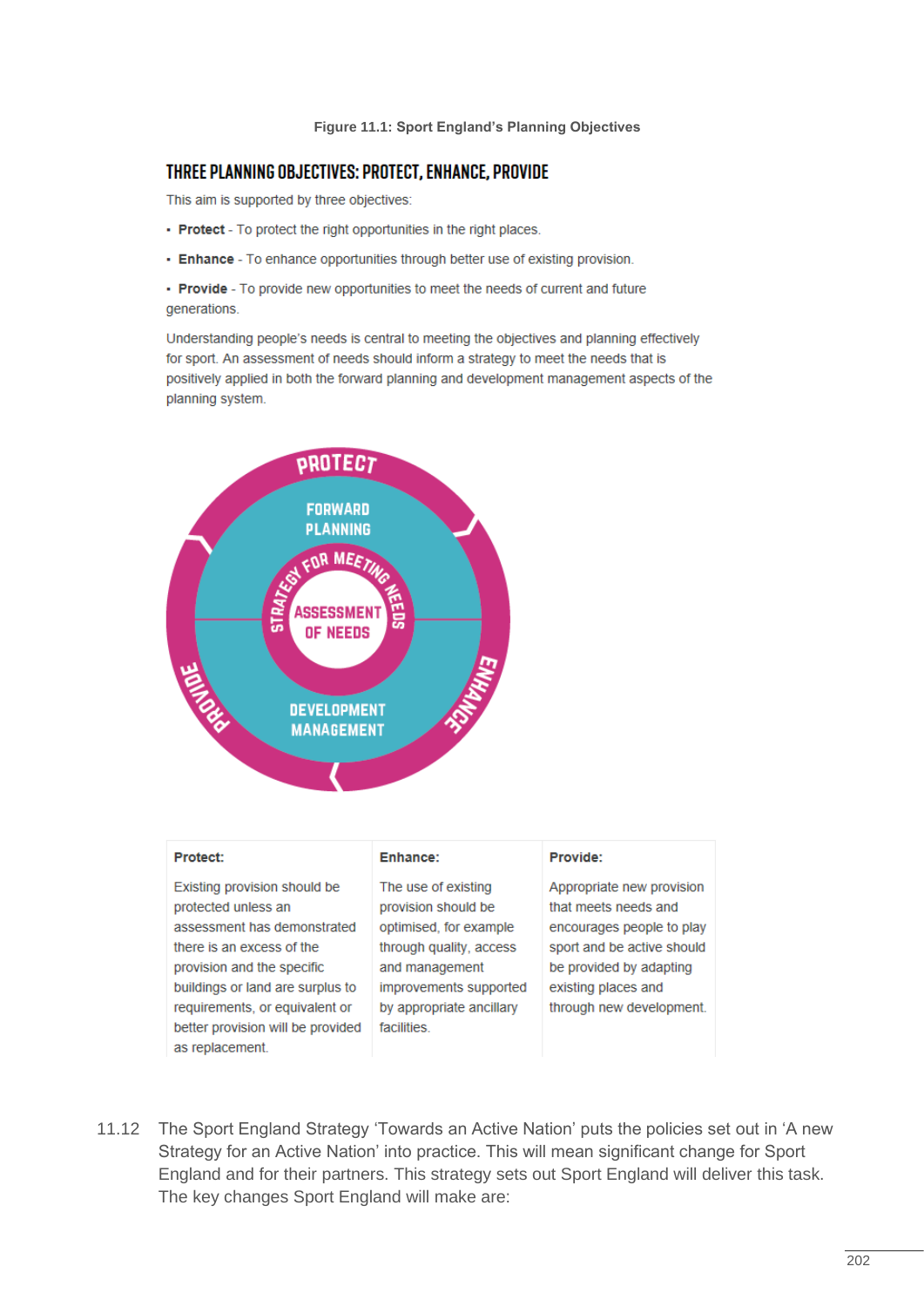- a. Focusing more money and resources on tackling inactivity because this is where the gains for the individual and for society are greatest.
- b. Investing more in children and young people from the age of five to build positive attitudes to sport and activity as the foundations of an active life.
- c. Helping those who are active now to carry on, but at lower cost to the public purse over time. Sport England will work with those parts of the sector that serve the core market to help them identify ways in which they can become more sustainable and self-sufficient.
- d. Putting customers at the heart of what we do, responding to how they organise their lives and helping the sector to be more welcoming and inclusive, especially of those groups currently under-represented in sport
- e. Helping sport to keep pace with the digital expectations of customers.
- f. Working nationally where it makes sense to do so (for example on infrastructure and workforce) but encouraging stronger local collaboration to deliver a more joined-up experience of sport and activity for customers.
- g. Working with a wider range of partners, including the private sector, using our expertise as well as our investment to help others align their resources.
- h. Working with the sector to encourage innovation and share best practice particularly through applying the principles and practical learning of behaviour change.

## Regional Policy

- 11.13 Essex County Council set out a range of strategies, policies and partnerships for the region covering broadly economic development and growth, social development and health. Of particular relevance to this IDP chapter is the Essex Sports Facility Strategy currently in operation for the next 3 years, which recognises the need for provision of appropriate quality and quantity of sports facilities in the area in order to increase participation. The aim is to ensure that opportunities for sport are offered through the planned provision, design and management of a full range of facilities to accommodate for the growing population. The Essex County Sports Partnership, *Active Essex*, are at the heart of the delivery system for community sport and for this strategy.
- 11.14 The key mission of the Active Essex strategy 'Changing 1 million lives' is to get one million people active by driving and sustaining participation in physical activity and sport. Working with key partners to create opportunities and resources to achieve this, reducing inactivity and developing positive attitudes to health and wellbeing in communities across greater Essex. Four key principles are outlined within the strategy are:
	- a. Getting children and adults activity/more active, by driving and sustaining participation in regular physical activity and sport. Looking to combat figures such as one in five adults currently do less than 30 minutes' exercise per week.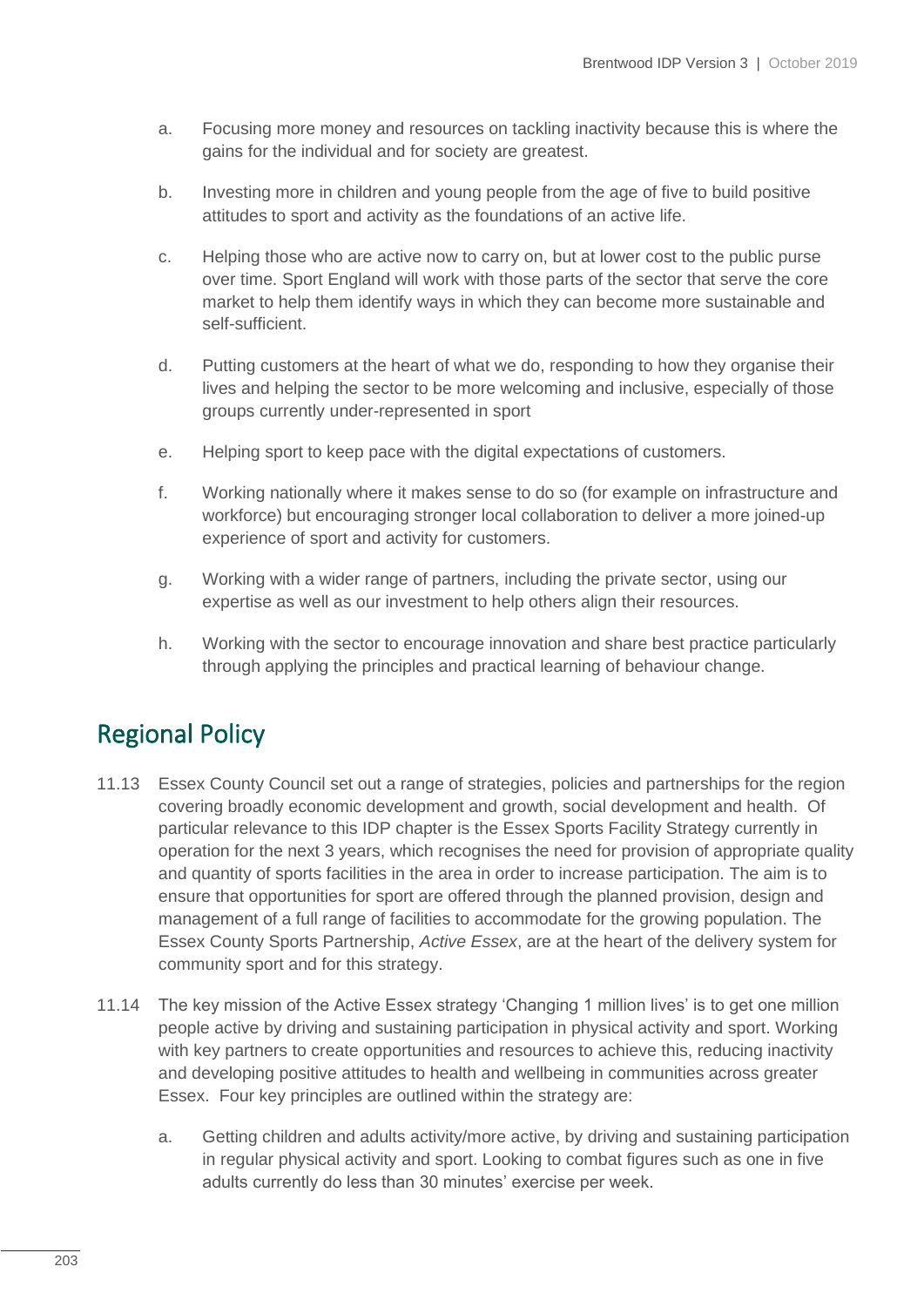- b. Improving outcomes for people's long-term health and wellbeing through reaching out to the specific groups which are most likely to be inactive and under- represented in both physical activity and sport.
- c. To maximise potential along with supporting local clubs and organisation, that are voluntary in their nature, about their coaches, officials and talented athletes within performance pathways.
- d. Strengthening the Active Essex network of local partners in each of the local authorities, to better support the roll out of 14 local plans in these areas.
- 11.15 One of the key considerations for the Active Essex strategy is the developments at Hadleigh Park, turning it into a world class outdoor sports and leisure venue, with an Olympic mountain bike course at its heart. The key priorities for Active Essex can be summarised as:
	- a. Drive and Sustain Participation
	- b. Improve Health and Wellbeing
	- c. Develop individuals and Organisations
	- d. Strengthen Localities, Communities and Networks.

## Local Policy

- 11.16 **The Brentwood Borough Council Health and Wellbeing Strategy (2017-22)** was produced in conjunction with the Brentwood Health and Wellbeing Board, along with both County and Borough Council services. The strategy sets out the key principles that the board will pursue over the next 5 years. The vision for the authority with regard to Community and Health is around:
	- a. Encourage thriving and engaged communities
	- b. Make Brentwood a Borough where people feel safe, healthy and supported
	- c. Provide effective representation of local people's views and needs for improved and accessible health services
	- d. Support businesses, safe-guard public safety and enhance standards locally
	- e. Work with partners to reduce anti-social behaviour and ensure that Brentwood is a safe place to live.
- 11.17 Furthermore, over recent years' mental health and wellbeing has become an area of focus within Brentwood. It is estimated that roughly 7,209 Brentwood residents aged 18-64 are living with a mental health problem<sup>6</sup>. Although the proportion of people with a mental health problem in Brentwood is better than the national average, it is believed that mental health

<sup>6</sup> BBC Health and Wellbeing Strategy – 2017-2022 [https://www.livewellcampaign.co.uk/app/uploads/2018/05/Health-and-Wellbeing-](https://www.livewellcampaign.co.uk/app/uploads/2018/05/Health-and-Wellbeing-Strategy-Brentwood-2017-2022.pdf)[Strategy-Brentwood-2017-2022.pdf](https://www.livewellcampaign.co.uk/app/uploads/2018/05/Health-and-Wellbeing-Strategy-Brentwood-2017-2022.pdf) (pg7)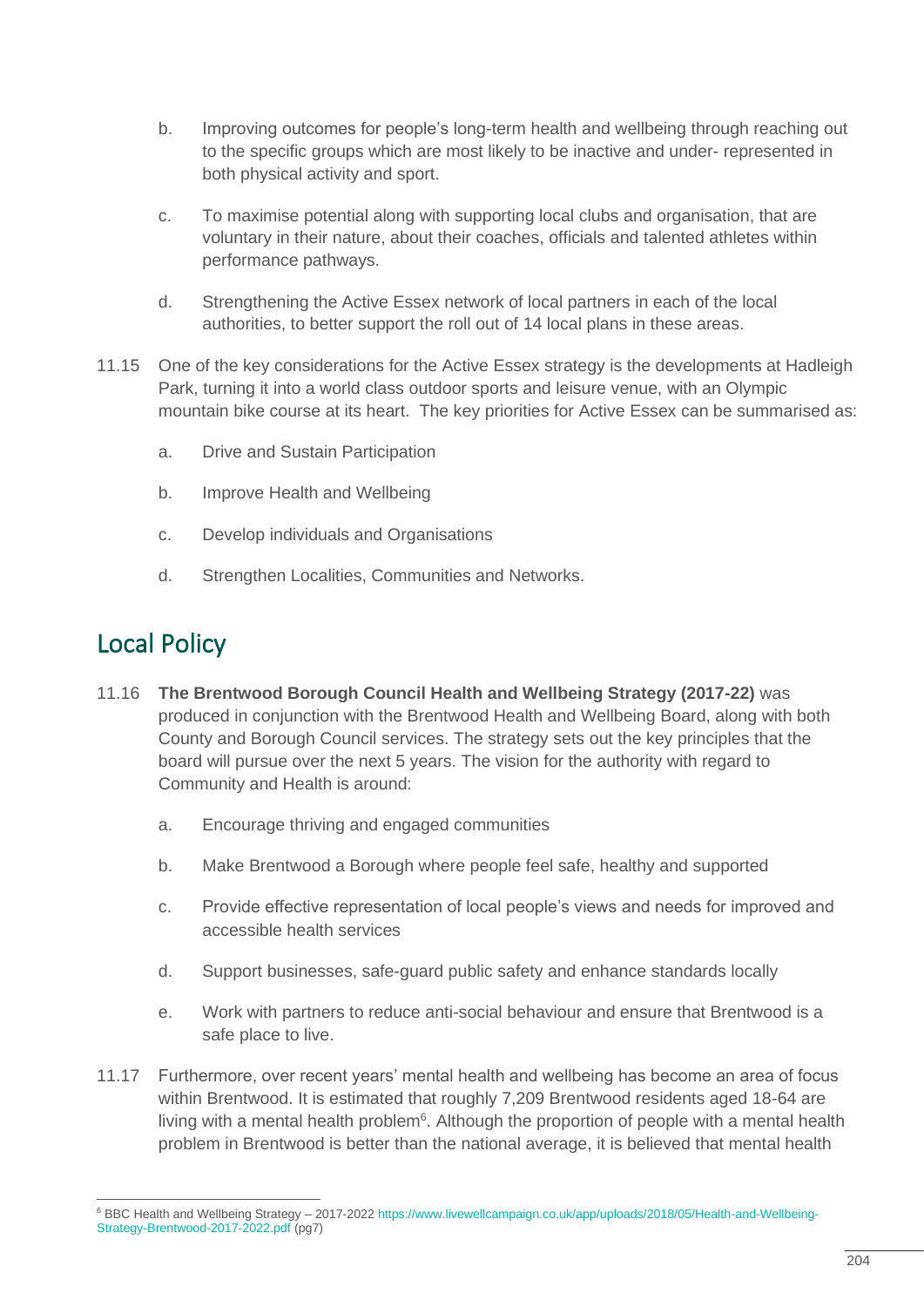problems are often underreported. In addition to this, a large proportion of older people diagnosed with mental health problems are related to dementia.

- 11.18 To summarise the key priorities identified in the strategy:
	- a. Ageing Well Ageing is more widely viewed as a positive concept and it's about ensuring that when we are older we have lives that have value, meaning and purpose. Although we cannot aspire to resolve all these challenges, we will aim to focus our attention on some core areas for improvement and to help the local residents to age well.
	- b. Tackling Obesity and Improve Physical Health Obesity continues to pose a serious threat to health and wellbeing and is seen as an increasing burden on public services. Regular, physical activity is associated with increased life expectancy and reduced risk of coronary heart disease, stroke, diabetes, hypertension, obesity, and osteoporosis. As part of its commitment to improve health and wellbeing and to assist local residents in becoming healthier and active, local partners will focus their efforts on a work programme that will promote more physical and recreational activities amongst local residents.
	- c. Mental Health and Wellbeing The concept of mental health and wellbeing is not yet sufficiently reflected in the planning, development and everyday delivery of public services. Feelings of contentment, enjoyment, self-confidence, positive self-esteem and engagement with daily living are all a part of mental health and wellbeing. With the growing of number with dementia and mental health conditions, we must continue to work to support those in need and help build self-resilience to cope.
- 11.19 **The Brentwood Open Space Strategy 2008-2018** identifies five key present issues:
	- a. Enhancing existing Open Space and addressing current methods of management and maintenance.
	- b. Developing new revenue streams for open spaces, including existing funding from revenue and capital budgets.
	- c. The establishment of a Parks Ranger/Warden Service to work within the local open spaces.
	- d. Explore the possibility of establishing 'Friends of Groups' for key sites around Brentwood.
	- e. Improvement works needed in relation to condition of SSSI Sites.
- 11.20 The strategy concludes that:

*'Presently, Brentwood has a portfolio of what can only be described as 'good' open spaces, but they have the potential and the infrastructure to be 'excellent' open spaces if the investment both in time and money is made.'*

11.21 Consequently, these aims are present for the authority: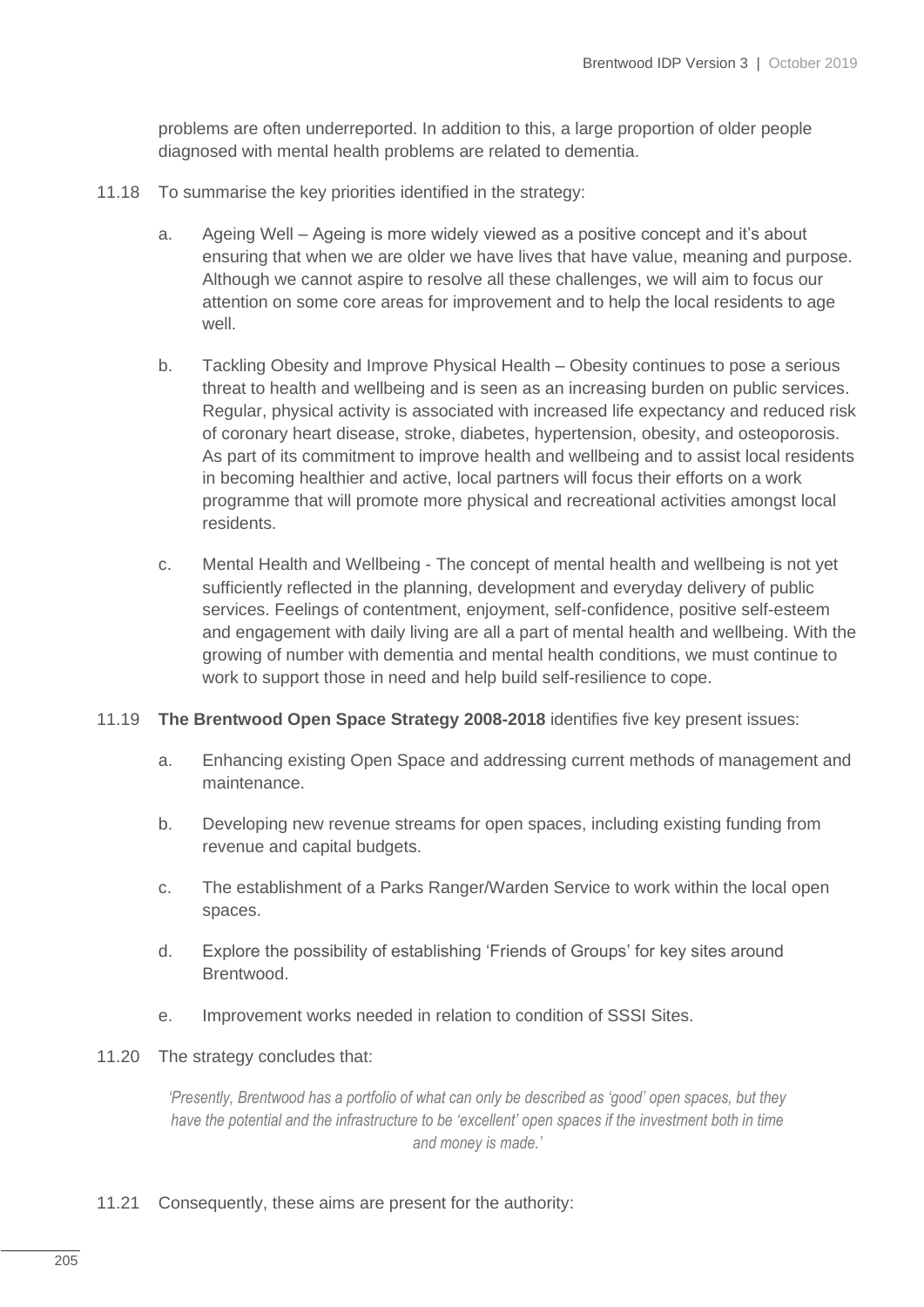- a. Protect and enhance facilities for sport, recreation art, heritage, and play;
- b. Provide opportunities to learn about nature and the environment;
- c. Engage local people in the design, improvement, & maintenance of locally important green spaces;
- d. Provide exciting and adventurous play and recreation opportunities for children, adults, and families. To support healthy development & wellbeing, and accessible to all social groups;
- e. Value and support informal rural recreation on public rights of way and bridleways.
- 11.22 There have been three key recommendations identified here in order to meet these aims:
	- a. Secure several new Adventurous Play and Recreational facilities: To support healthy physical, emotional and social development; independence & wellbeing; and love of nature and the outdoors. Enabling young people to have freedom enjoying the outdoors is key to helping sustain and support Green Infrastructure in the long term.
	- b. Designate local green spaces through the Plan to help secure sports facilities and school playing fields in the longer term: Many sports grounds could be at risk of development if not protected leaving rural communities with even fewer communal green spaces.
	- c. Develop separate Arts; Sports; Play; Heritage; and Education themes within the Master planning of the Brentwood Greenways Project; working with relevant local clubs, stakeholders, partners, and businesses to build local consensus and ownership of the process, and project.
- 11.23 The **Brentwood Borough Leisure Strategy 2018-2028** sets out a number of key local priorities and a detailed action plan. The priorities include:
	- a. Priority 1 Built Facilities to ensure that its built facilities are fit for purpose and future proof and the Council will need to target it funding appropriately. It needs to ensure that its running costs are kept to a minimum through efficient service provision whilst income levels must grow – reducing net cost further still.
	- b. Priority 2 Open Spaces ensure that the Leisure Strategy promotes the policies of the Field in Trust guidance.
	- c. Priority 3 Play Areas the Council will ensure that all residents will have good and free access to high-quality play areas, possible as a hub and spoke with significant play areas maintained in key locations across the Borough. To make the play areas more sustainable moving forward it is proposed that some rationalisation of the play areas is required. The Council would not rationalise without investing in key strategically located parks across the Borough.
	- d. Priority 4 Sport The Council will continue to work to make leisure and sport accessible to the whole population. While the leisure centre acts as sports hub other activities are provided in the community settings such as village halls and local playing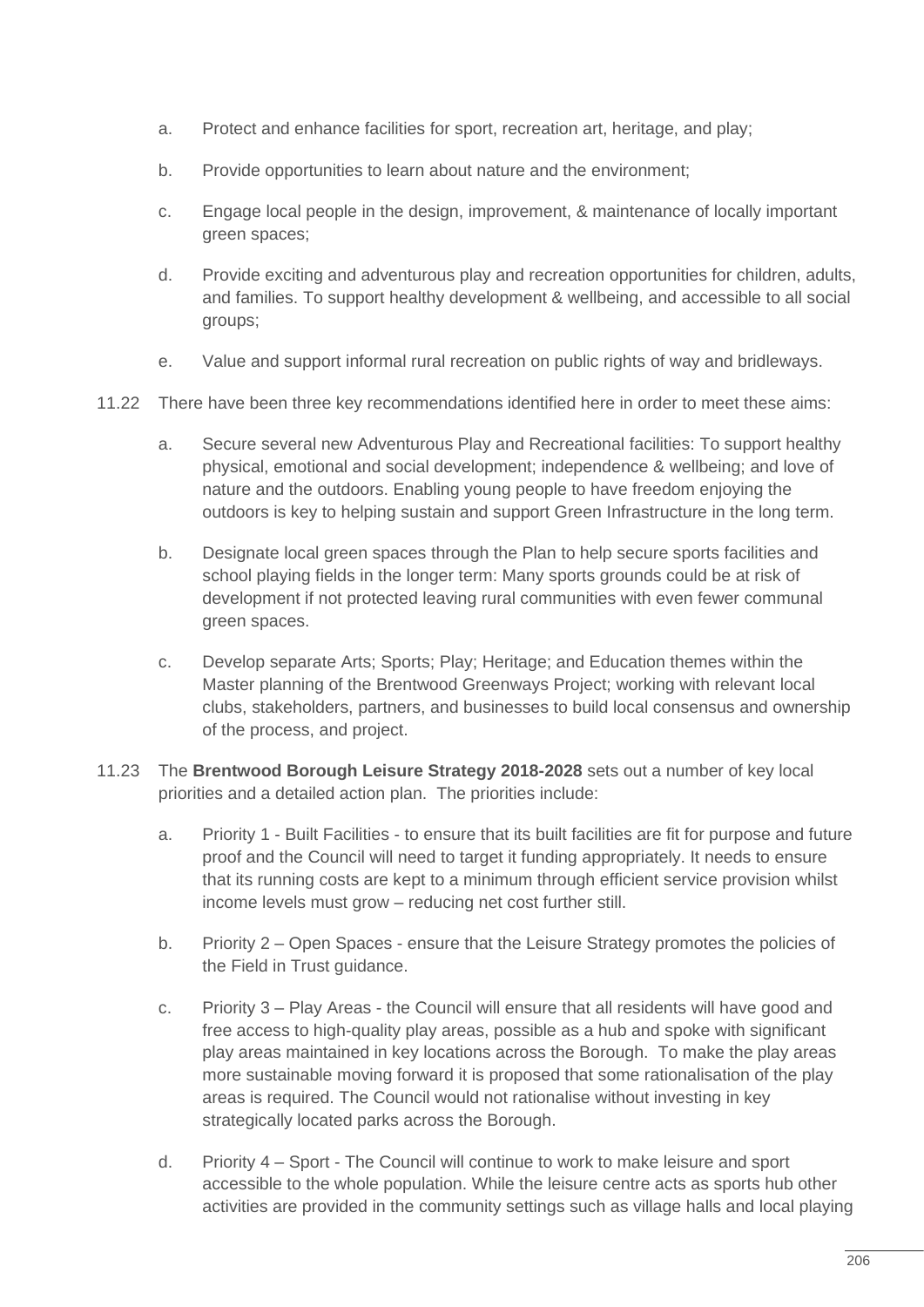fields, reducing the need to travel, increasing accessibility, and subsequently increasing participation levels.

- e. Priority 5 Health and Wellbeing The Leisure Strategy will be a key document to deliver the outcomes for the Health and Wellbeing Board priorities of tackling obesity, ageing well and improving Physical and Mental Health and Wellbeing.
- f. Priority 6 Leadership Management and Oversight the Council needs to ensure that there is the right management and governance in place to ensure that the Leisure Strategy can be successfully delivered
- 11.24 The **Brentwood Borough Leisure Strategy 2018-2028**, sets out a number of key local priorities and a detailed action plan. The priorities include:
	- a. Priority 1 Built Facilities to ensure that its built facilities are fit for purpose and future proof and the Council will need to target it funding appropriately. It needs to ensure that its running costs are kept to a minimum through efficient service provision whilst income levels must grow – reducing net cost further still.
	- b. Priority 2 Open Spaces ensure that the Leisure Strategy promotes the policies of the Field in Trust guidance.
	- c. Priority 3 Play Areas the Council will ensure that all residents will have good and free access to high-quality play areas, possible as a hub and spoke with significant play areas maintained in key locations across the Borough. To make the play areas more sustainable moving forward it is proposed that some rationalisation of the play areas is required. The Council would not rationalise without investing in key strategically located parks across the Borough.
	- d. Priority 4 Sport The Council will continue to work to make leisure and sport accessible to the whole population. While the leisure centre acts as sports hub other activities are provided in the community settings such as village halls and local playing fields, reducing the need to travel, increasing accessibility, and subsequently increasing participation levels.
	- e. Priority 5 Health and Wellbeing The Leisure Strategy will be a key document to deliver the outcomes for the Health and Wellbeing Board priorities of tackling obesity, ageing well and improving Physical and Mental Health and Wellbeing.
	- f. Priority 6 Leadership Management and Oversight the Council needs to ensure that there is the right management and governance in place to ensure that the Leisure Strategy can be successfully delivered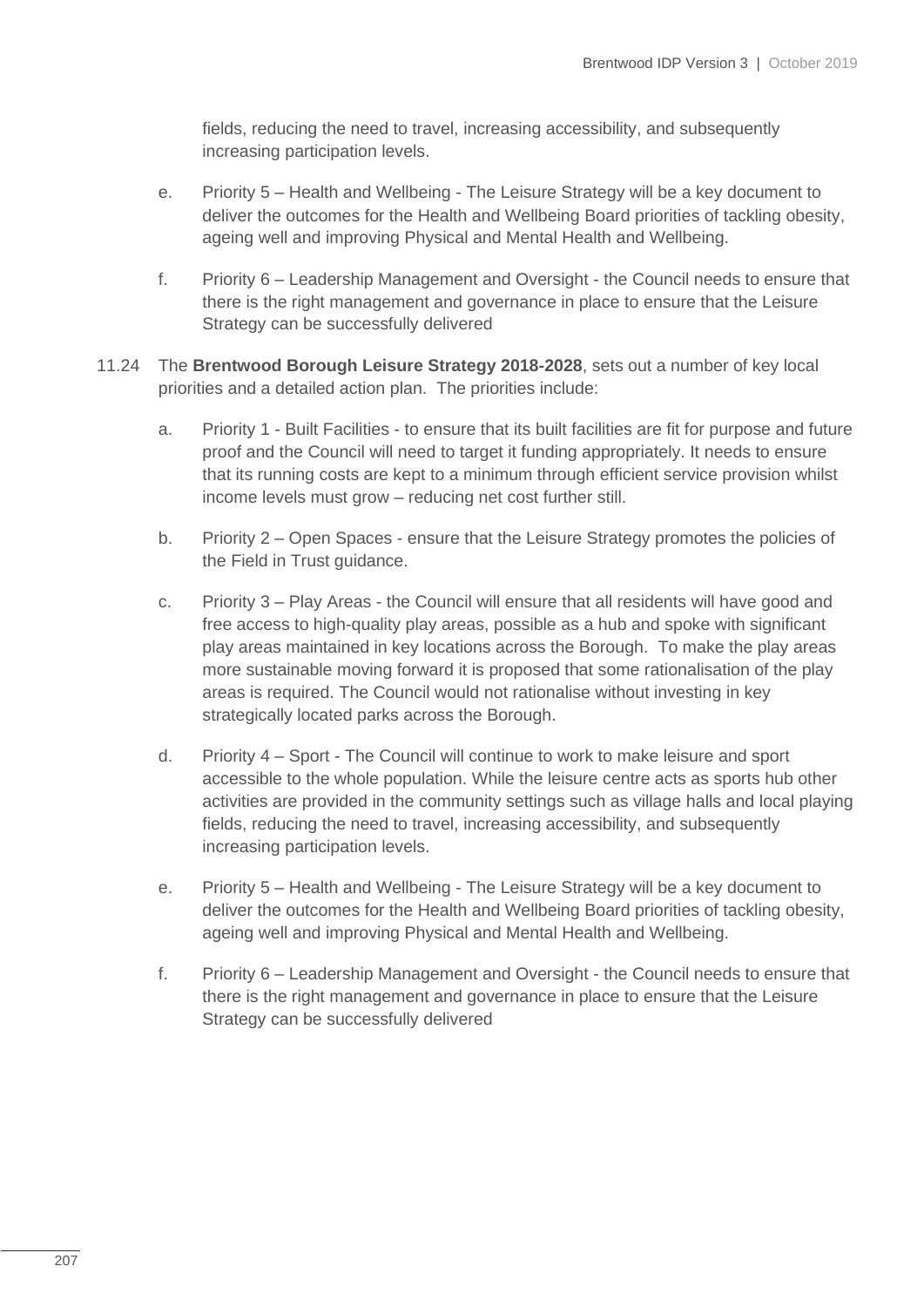## Existing Infrastructure and Gaps

11.25 This section of the IDP extracts key findings on indoor and outdoor sports facilities from the various key evidence sources7. It is split into key sport themes.

### **Cricket**

#### **CLUBS AND TEAMS**

11.26 There are twelve cricket clubs that were identified by the England Cricket Board as playing in the Borough study area. The clubs with the largest number of cricket teams in Brentwood are Hutton CC (23 teams), Brentwood CC (16 teams), Shenfield CC (11 teams) and Bentley CC (10 teams). There is a total of 85 teams identified as playing in Brentwood Borough.

#### **FACILITIES**

11.27 There are 18 sites in Brentwood that comprise grass / artificial wickets – the largest of which is Brentwood School Sports Centre - there are five cricket pitches and a total of 29 grass wickets at this site. There are five school/college sites with cricket provision – four of which have artificial wickets – and are predominately used by school/college pupils. Bentley Cricket Club, Old Brentwoods Sports Club, Fairfields Recreation Ground and South Weald Cricket Club have both grass wickets and an artificial wicket, which offer the greatest versatility in provision in the borough, as the artificial wicket can be utilised for informal cricket, mid-week and junior teams. The grass wickets can therefore be prioritised for formal cricket and for weekend adult teams. As summary of facilities is detailed below in Figure 11.2

| <b>Site Name</b>                                            | <b>Sub Area</b>          | <b>Grass wickets</b> | <b>Artificial wickets</b> |
|-------------------------------------------------------------|--------------------------|----------------------|---------------------------|
| Anglo European School                                       | A12 corridor             |                      |                           |
| Becket Keys Church Of England<br>Free School Playing Fields | A <sub>12</sub> corridor |                      |                           |
| <b>Bentley Cricket Club</b>                                 | <b>Rural North</b>       | 15                   |                           |
| <b>Blackmore Sports And Social</b><br>Club                  | <b>Rural North</b>       | 10                   |                           |
| <b>Brentwood Cricket Club</b>                               | A12 corridor             | 19                   |                           |

#### **Figure 11.2: Cricket Facilities**

<sup>7</sup> Primarily - Brentwood Borough Council – Playing Pitch Strategy 2018-2033 (4 Global Consulting) and Brentwood Borough Council - Built Facilities Strategy – Full Analysis (4 Global Consulting)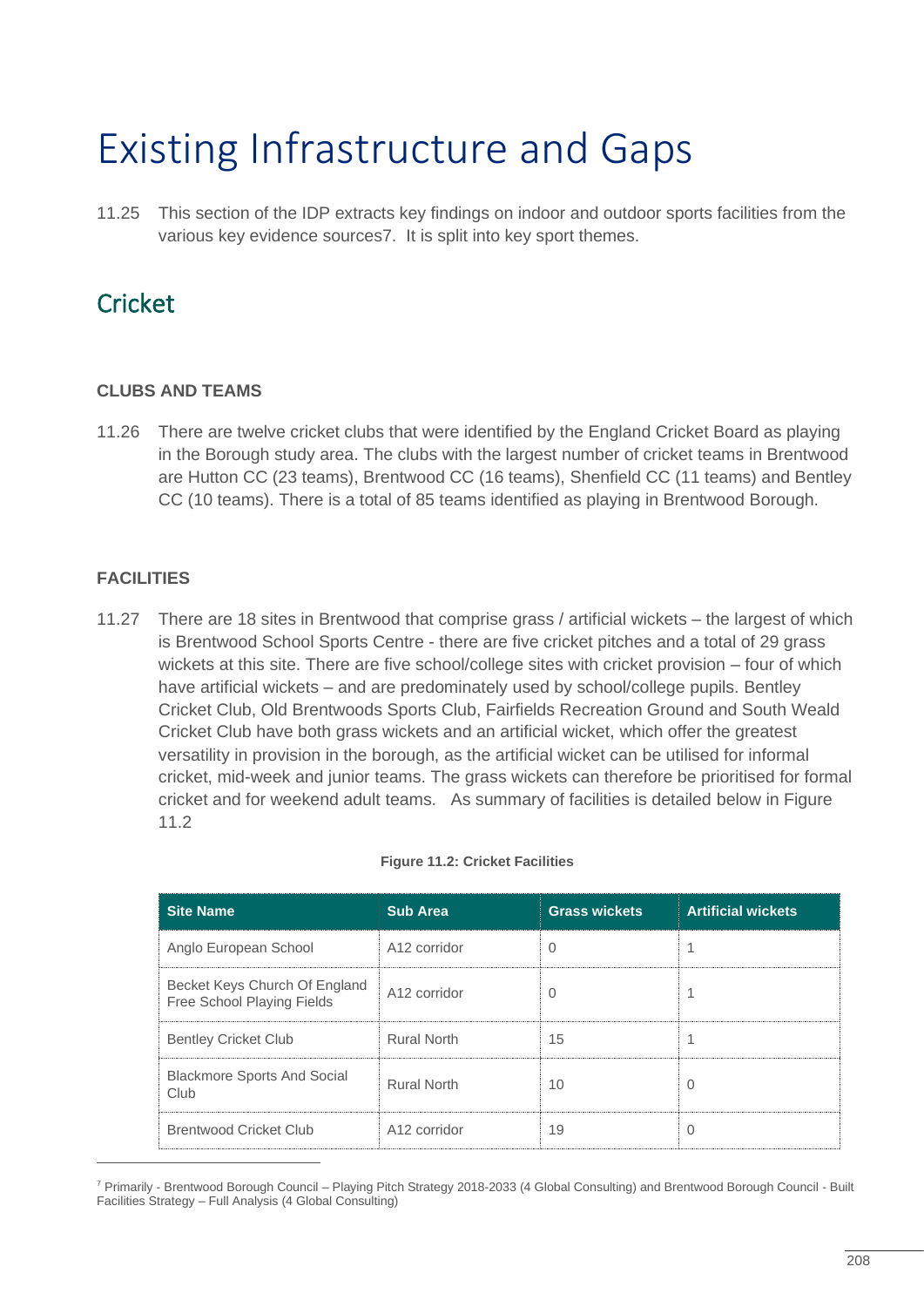| <b>Site Name</b>                         | <b>Sub Area</b>              | <b>Grass wickets</b> | <b>Artificial wickets</b> |
|------------------------------------------|------------------------------|----------------------|---------------------------|
| <b>Brentwood School Sports</b><br>Centre | A12 corridor                 | 29                   | $\mathbf{0}$              |
| <b>Brookweald Cricket Club</b>           | <b>Rural North</b>           | 10                   | $\Omega$                  |
| <b>Coronation Playing Fields</b>         | <b>Rural North</b>           | 9                    | $\Omega$                  |
| <b>Fairfields Recreation Ground</b>      | A12 corridor                 | 9                    | $\mathbf{1}$              |
| Great & Little Warley Cricket<br>Club    | Rural South/A127<br>Corridor | 12                   | $\mathbf{0}$              |
| Herongate & Ingrave Cricket<br>Club      | Rural South/A127<br>Corridor | 9                    | $\mathbf{0}$              |
| <b>Hutton Cricket Club</b>               | A12 corridor                 | 24                   | $\mathbf{0}$              |
| Navestock Cricket Club                   | <b>Rural North</b>           | 12                   | $\Omega$                  |
| Old Brentwoods Sports Club               | <b>Rural North</b>           | 12                   | $\mathbf{1}$              |
| <b>Shenfield Cricket Club</b>            | A12 corridor                 | 15                   | $\Omega$                  |
| Shenfield High School                    | A12 corridor                 | $\overline{O}$       | $\mathbf{1}$              |
| South Weald Cricket Club<br>Ground       | <b>Rural North</b>           | 10                   | 1                         |
| St Martin'S School                       | A12 corridor                 | $\mathbf{0}$         | $\mathbf{1}$              |
| <b>Total Cricket Wickets</b>             |                              | 195                  | 8                         |

11.28 There are 10 pitches in Brentwood that are of good quality, these are located at thriving cricket club sites, such as Brentwood CC, Hutton CC and Shenfield CC, along with high quality provision being available at Brentwood School Sports Centre. There are four cricket pitches in Brentwood that are of poor quality. These are the ones at Fairfields Recreation Ground, Becket Keys School, Great & Little Warley Cricket Club and Herongate & Ingrave Cricket Club. Figure 11.3 below details the quality assessment by broad geographical area.

| Figure 11.3: Quality Assessment - Headlines |  |  |
|---------------------------------------------|--|--|
|---------------------------------------------|--|--|

| Sub Area                            | Good       | Standard | Poor |
|-------------------------------------|------------|----------|------|
| A12 Corridor                        | 10         | 4        |      |
| <b>Rural North</b>                  |            | 10       |      |
| Rural South/A127 Corridor           | 0          |          |      |
| Total no. of pitches in the borough | $\vert$ 10 | 14       |      |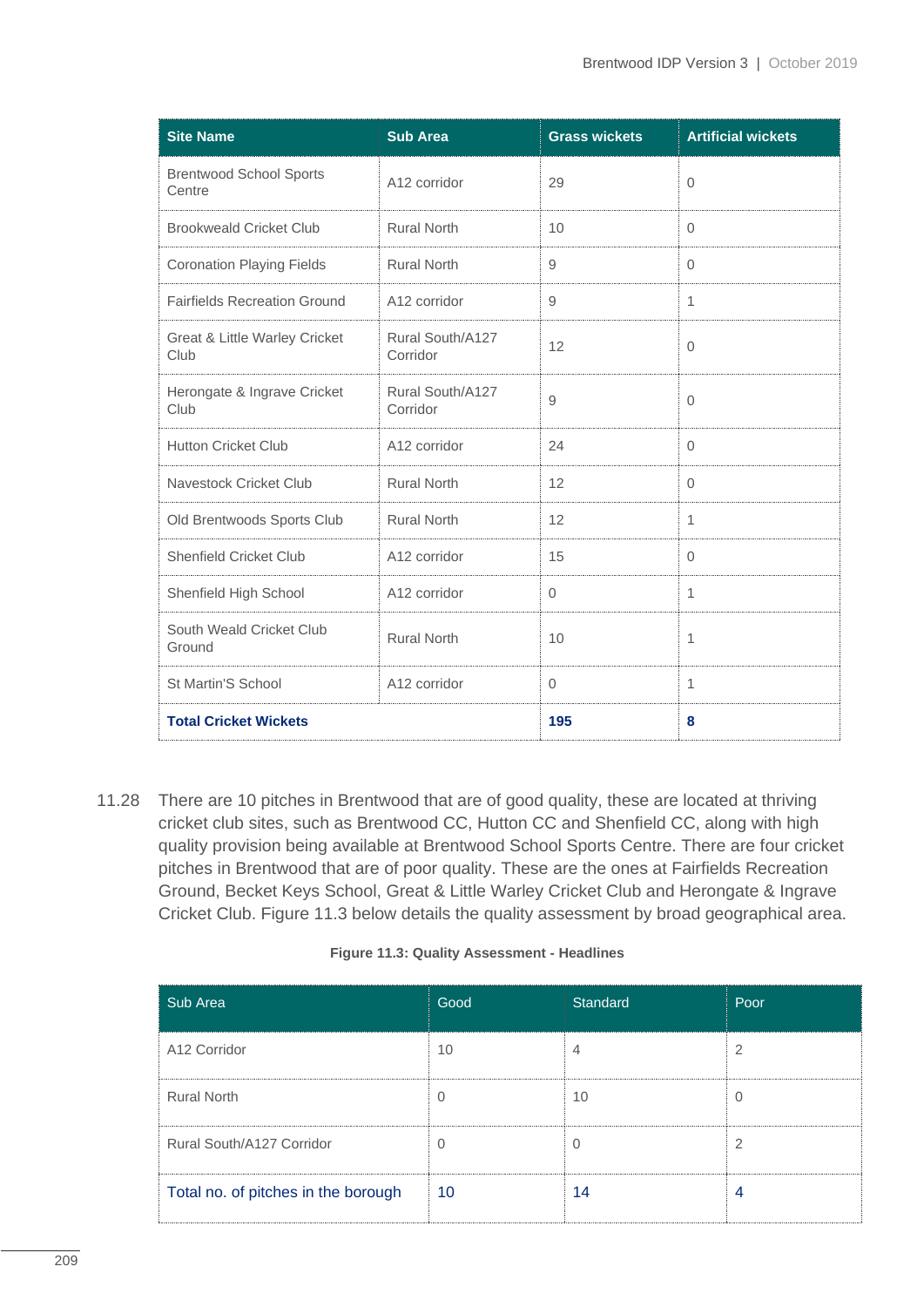#### **CURRENT DEMAND**

11.29 Figure 11.4 below highlights the level of club demand by geographical sub-area, which is supplemented in Figure 11.5 with consultation findings from engagement with major cricket clubs. Any key consultation issues (resources / investment priorities) are highlighted in bold in Figure 11.5.

|                         |                           |                | No. of competitive teams |                     |                     |                |  |
|-------------------------|---------------------------|----------------|--------------------------|---------------------|---------------------|----------------|--|
| <b>Club</b><br>Sub Area |                           | Senior<br>men  | Senior<br>women          | <b>Boys</b>         | Girls               |                |  |
| <b>Bentley CC</b>       | <b>Rural North</b>        | $\sqrt{5}$     | $\mathsf{O}\xspace$      | 5                   | $\mathsf{O}\xspace$ | 10             |  |
| <b>Brentwood CC</b>     | A12 corridor              | $\overline{7}$ | $\mathbf 0$              | $\overline{7}$      | $\mathbf{2}$        | 16             |  |
| <b>Brookweald CC</b>    | <b>Rural North</b>        | $\overline{2}$ | $\Omega$                 | $\Omega$            | $\Omega$            | $\overline{2}$ |  |
| Herongate CC            | Rural South/A127 Corridor | 1              | $\mathbf{0}$             | 5                   | $\mathbf{0}$        | 6              |  |
| Hutton CC               | A12 corridor              | $\overline{7}$ | $\mathbf{2}$             | 14                  | $\Omega$            | 23             |  |
| Ingatestone CC          | A12 corridor              | $\mathfrak 3$  | $\mathsf{O}\xspace$      | $\mathsf{O}\xspace$ | $\mathbf 0$         | 3              |  |
| Mountnessing CC         | <b>Rural North</b>        | 1              | $\mathbf{0}$             | $\mathbf{0}$        | $\mathbf{0}$        | $\mathbf{1}$   |  |
| Navestock CC            | <b>Rural North</b>        | $\overline{4}$ | $\Omega$                 | $\Omega$            | $\Omega$            | $\overline{4}$ |  |
| Old Brentwoods CC       | <b>Rural North</b>        | 2              | $\Omega$                 | $\Omega$            | $\Omega$            | $\overline{2}$ |  |
| Shenfield CC            | A12 corridor              | 5              | $\Omega$                 | 6                   | $\Omega$            | 11             |  |
| Southweald CC           | <b>Rural North</b>        | $\mathfrak 3$  | $\mathbf 0$              | 3                   | $\mathbf 0$         | 6              |  |
| Willowherbs CC          | <b>Rural North</b>        | 3              | $\mathsf{O}\xspace$      | $\mathbf{0}$        | $\mathbf{0}$        | 3              |  |
| <b>Total</b>            |                           | 43             | $\overline{2}$           | 40                  | $\overline{2}$      | 87             |  |

#### **Figure 11.4 – Profile of Demand**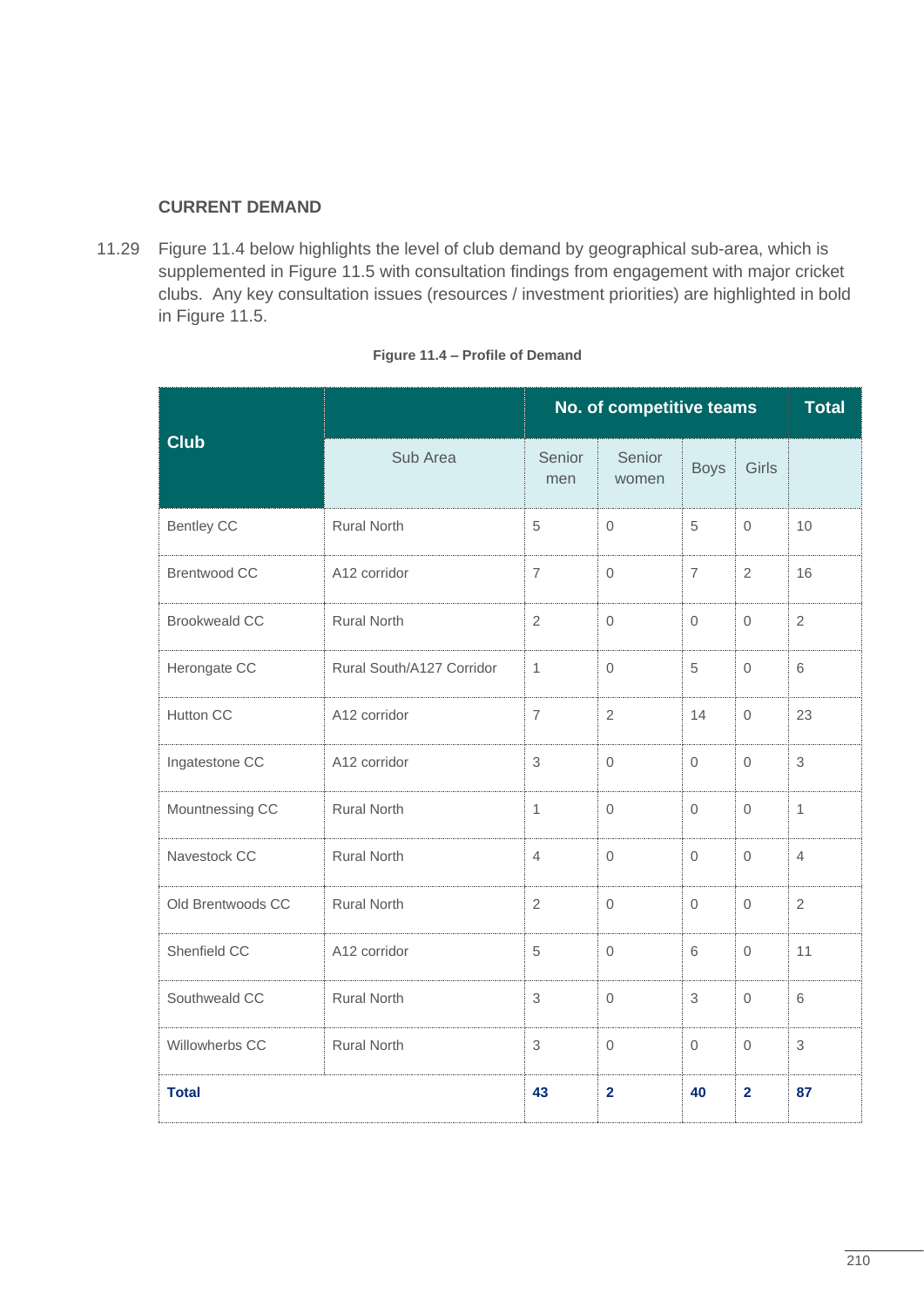#### **Figure 11.5 – Consultation Results**

| Club                | <b>Consultation Summary</b>                                                                                                                                                                                                                                                                                                                                                                                                                                                                                                                                                                                                                                                                                                                                                                                                                                                                                                                                                                                                                                                   |
|---------------------|-------------------------------------------------------------------------------------------------------------------------------------------------------------------------------------------------------------------------------------------------------------------------------------------------------------------------------------------------------------------------------------------------------------------------------------------------------------------------------------------------------------------------------------------------------------------------------------------------------------------------------------------------------------------------------------------------------------------------------------------------------------------------------------------------------------------------------------------------------------------------------------------------------------------------------------------------------------------------------------------------------------------------------------------------------------------------------|
|                     | A total of 10 teams, with 5 Men's teams and 5 juniors ranging from U9s to U16s. The club<br>always welcomes new players into the sides and there has been a recent push towards<br>introducing girls into existing teams. They have aspirations to have enough numbers to form<br>a full girls' side in the near future but at the moment they play in mixed teams.                                                                                                                                                                                                                                                                                                                                                                                                                                                                                                                                                                                                                                                                                                           |
| <b>Bentley CC</b>   | The pavilion at their ground was built in 2000, as the old one was knocked down. Facilities<br>on site include two cricket squares as well as an artificial, which enables most of the<br>scheduled matches to be played (unless the outfield is unsuitable) at the site. Although the<br>pavilion is showing some signs of wear, it was stated that it is perfectly suitable for the<br>club's needs, it is very central to the community of the club with regular social events. The<br>site also has 2 sets of home and away changing rooms (one that was recently built), and 2<br>newly laid astro nets for training.                                                                                                                                                                                                                                                                                                                                                                                                                                                    |
| <b>Brentwood CC</b> | There are 7 senior and 9 junior sides present within the club, from the junior section there<br>are currently two teams present. The club utilise their preferred site, Brentwood Cricket<br>Club, for the majority of their provision however they access Brentwood School and<br>Mountnessing Cricket Club in order to meet senior provision that they cannot support on<br>site. The club find that both the other grounds are suitable for their provision however their<br>preferred site is Brentwood Cricket Club. The club are currently going through their<br>reaccreditation and hope that this is to be confirmed before the start of the season. The club<br>are keen to stress the need for an indoor training centre on site, due to the number of<br>players within the club and the lack of facilities in the area. In terms of immediate issues, the<br>club are keen to establish funding for part time coaches for female sessions, due to the club<br>seeing around a 250% increase in female participation, a trend which they are keen to<br>continue. |
|                     | This is the largest club in the area, with a total of 23 teams including men's, women's and<br>junior cricket. They have recently seen an increase in female numbers as a consequence of<br>concentration, support and promotion of women's cricket.                                                                                                                                                                                                                                                                                                                                                                                                                                                                                                                                                                                                                                                                                                                                                                                                                          |
| <b>Hutton CC</b>    | The majority of their teams play at Hutton Cricket Club, however they do access<br>Mountnessing Cricket Club for some adult fixtures. The club identified a need for additional<br>indoor training facilities in the area - although they do use indoor facilities in Brentwood,<br>these are not sufficient and they currently have to travel to Chelmsford for winter training in<br>order to satisfy demand. They stated that an indoor cricket centre of good quality is needed<br>in Brentwood, Navestock had been pursuing such a scheme but it was blocked by planners.                                                                                                                                                                                                                                                                                                                                                                                                                                                                                                |
|                     | The club own their home ground and stated to be happy with the quality of maintenance,<br>with good pitch quality due to excellent ground staff and investment by the club. They have<br>current plans to install additional wickets on each of their two main squares and work with<br>Mountnessing Parish Council to further improve the quality of changing provision at<br>Mountnessing Cricket club.                                                                                                                                                                                                                                                                                                                                                                                                                                                                                                                                                                                                                                                                     |
|                     | Ancillary facilities were also rated as good and the club are constantly upgrading the quality<br>of the pavilion, nets and playing surface. A need for additional nets on site was also<br>identified.                                                                                                                                                                                                                                                                                                                                                                                                                                                                                                                                                                                                                                                                                                                                                                                                                                                                       |
| Shenfield CC        | The club has a total of 11 teams, including 5 adult sides and a junior's section with 6 teams<br>from U11 to U15 (as well as 3 softball teams in the U9 age group). They also stated that<br>they would like to introduce a women's team into the set up.                                                                                                                                                                                                                                                                                                                                                                                                                                                                                                                                                                                                                                                                                                                                                                                                                     |
|                     | The club rent their ground from the local council and carry out the maintenance themselves.<br>They have rated the quality of this maintenance and the pitch itself as good, with the only                                                                                                                                                                                                                                                                                                                                                                                                                                                                                                                                                                                                                                                                                                                                                                                                                                                                                    |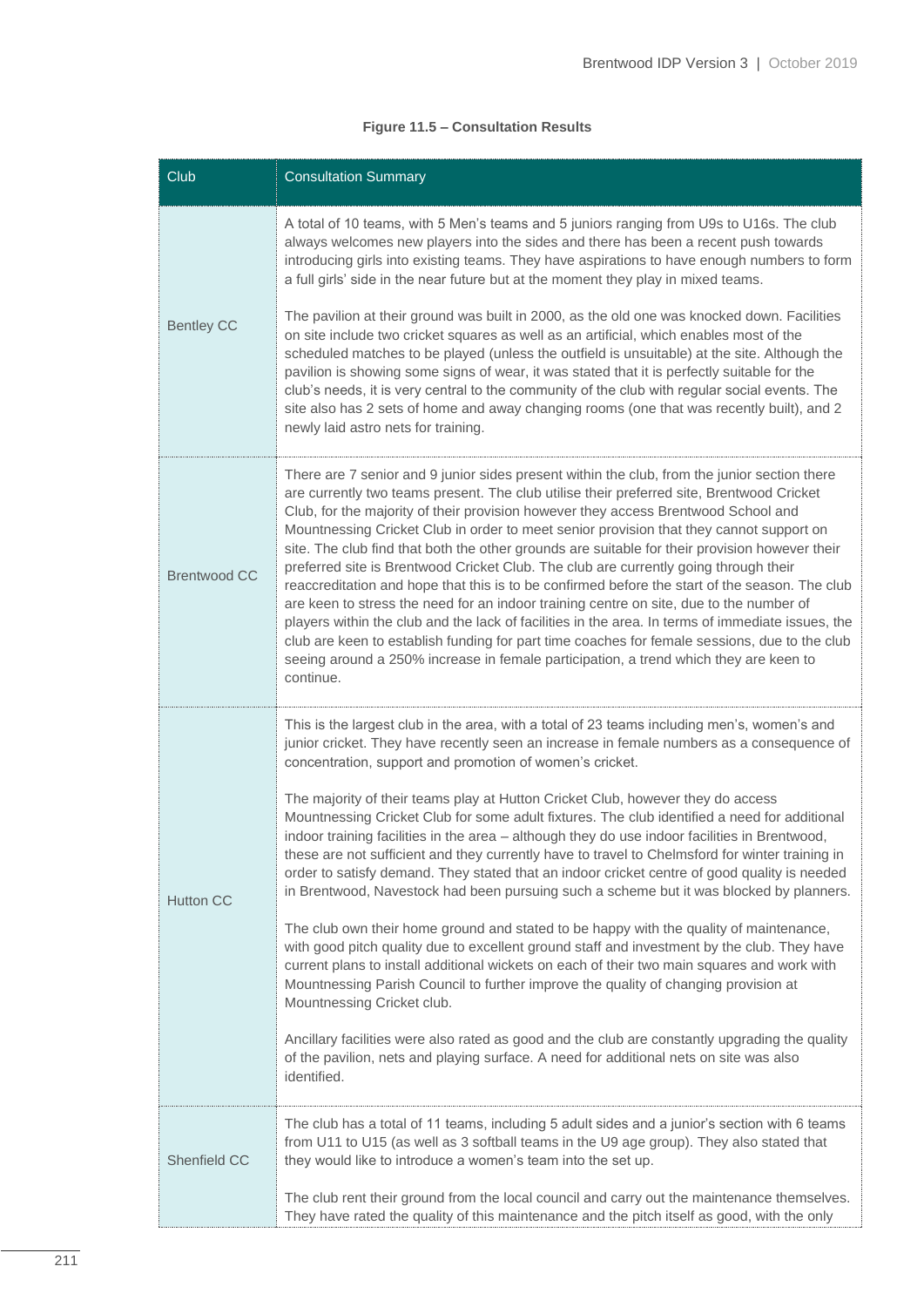| Club | <b>Consultation Summary</b>                                                                                                                                                                                                                                                                                                                                                                                                                                                                                                                                                                                     |
|------|-----------------------------------------------------------------------------------------------------------------------------------------------------------------------------------------------------------------------------------------------------------------------------------------------------------------------------------------------------------------------------------------------------------------------------------------------------------------------------------------------------------------------------------------------------------------------------------------------------------------|
|      | outstanding issue being a slight slope towards the car park. However, they stated that this is<br>not major and is similar to many clubs in the area.                                                                                                                                                                                                                                                                                                                                                                                                                                                           |
|      | The club have no current development plans for the site, they would like a new club house<br>facility but lack the funding (since the extension in 1996). Overall, they are very satisfied<br>with their current set up and feel that it is perfect for the size of the club. The club do have<br>problems at the moment regarding sufficient fencing around the perimeter of the group,<br>which is being suggested by the authority, however this fencing would need to be taken<br>down at the end of each fixture, which will be a major inconvenience for the club and could<br>affect them significantly. |

## Implications of Growth and Capacity Analysis

11.30 This section of the chapter is concerned with the implications of the expected growth through the implementation of the new Local Plan. It is split into sport themes and draws extensively from the Play Pitch and Indoor Sports facilities studies.

## Cricket

#### **POPULATION GROWTH**

- 11.31 In order to estimate the future demand for cricket in the study area, a Team Generation Rate (TGR) has been calculated using the current number of teams and the current population. This measure allows us to calculate the population (for various age groups) that will typically cause enough demand for a cricket team. This TGR can now be applied to the population projections for the study area to confirm how population growth or reduction will affect the demand for teams in each of the key age groups.
- 11.32 The impact of population projections on the need for cricket provision has been divided into the three identified sub areas and are displayed as such below in Figures 11.6 to 11.8. These figures show that there would be 15 additional junior teams and five additional adult teams due to the increase in population in these age groups. The demand created by these teams will be in line with ECB guidance, 10 matches per adult team and eight per junior team. This means the TGR calculation is projecting that there will be a future 170 additional matches played in Brentwood in 2033, compared with 2018.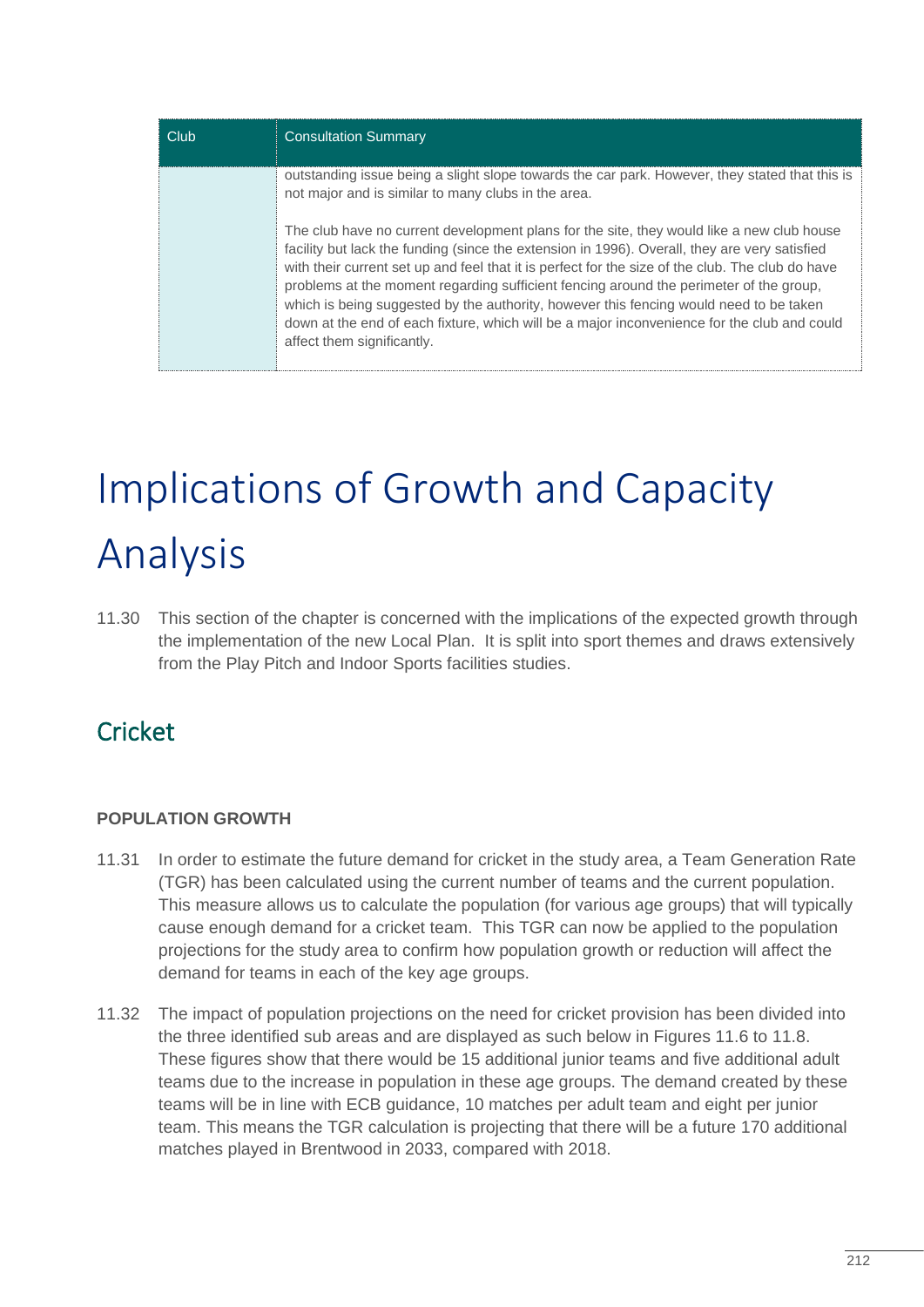| A12 Corridor Sub-Area                          |                                                  |                 |            |                                                    |                                      |                                                  |
|------------------------------------------------|--------------------------------------------------|-----------------|------------|----------------------------------------------------|--------------------------------------|--------------------------------------------------|
| Cricket<br>age group                           | Current popn.<br>Within age<br>group             | No. Of<br>teams | <b>TGR</b> | Future<br>population<br>(2033) within<br>age group | Population<br>Change in Age<br>Group | Potential<br>Change in<br>team<br><b>Numbers</b> |
| Adult (19-<br>$65 -$<br>males only             | 14,022                                           | 22              | 637        | 14,624                                             | 602                                  | $\overline{1}$                                   |
| <b>Adult (19-</b><br>$65 -$<br>females<br>only | 14,416                                           | $\overline{2}$  | 7,208      | 14,661                                             | 246                                  | $1*$                                             |
| Youth (7-<br>$18$ ) – boys<br>only             | 4,029                                            | 27              | 149        | 4,782                                              | 752                                  | 5                                                |
| Youth (7-<br>$18) - girls$<br>only             | 3,966                                            | $\overline{2}$  | 1,983      | 4,579                                              | 613                                  | $\overline{0}$                                   |
|                                                | <b>Total Projected Additional Demand (Teams)</b> |                 |            |                                                    |                                      | $\overline{7}$                                   |

#### **Figure 11.6 – A12 Corridor Sub-Area**

#### **Figure 11.7 – Rural North Sub-Area**

| Rural North Sub Area                           |                                      |                 |            |                                                           |                                      |                                                  |
|------------------------------------------------|--------------------------------------|-----------------|------------|-----------------------------------------------------------|--------------------------------------|--------------------------------------------------|
| Cricket<br>age group                           | Current popn.<br>Within age<br>group | No. Of<br>teams | <b>TGR</b> | <b>Future</b><br>population<br>(2033) within<br>age group | Population<br>Change in Age<br>Group | Potential<br>Change<br>in team<br><b>Numbers</b> |
| Adult (19-<br>$65 -$<br>males<br>only          | 2,653                                | 20              | 147        | 2,743                                                     | 90                                   | 1                                                |
| <b>Adult (19-</b><br>$65 -$<br>females<br>only | 2,750                                | $\Omega$        | N/A        | 2,782                                                     | 32                                   | $1*$                                             |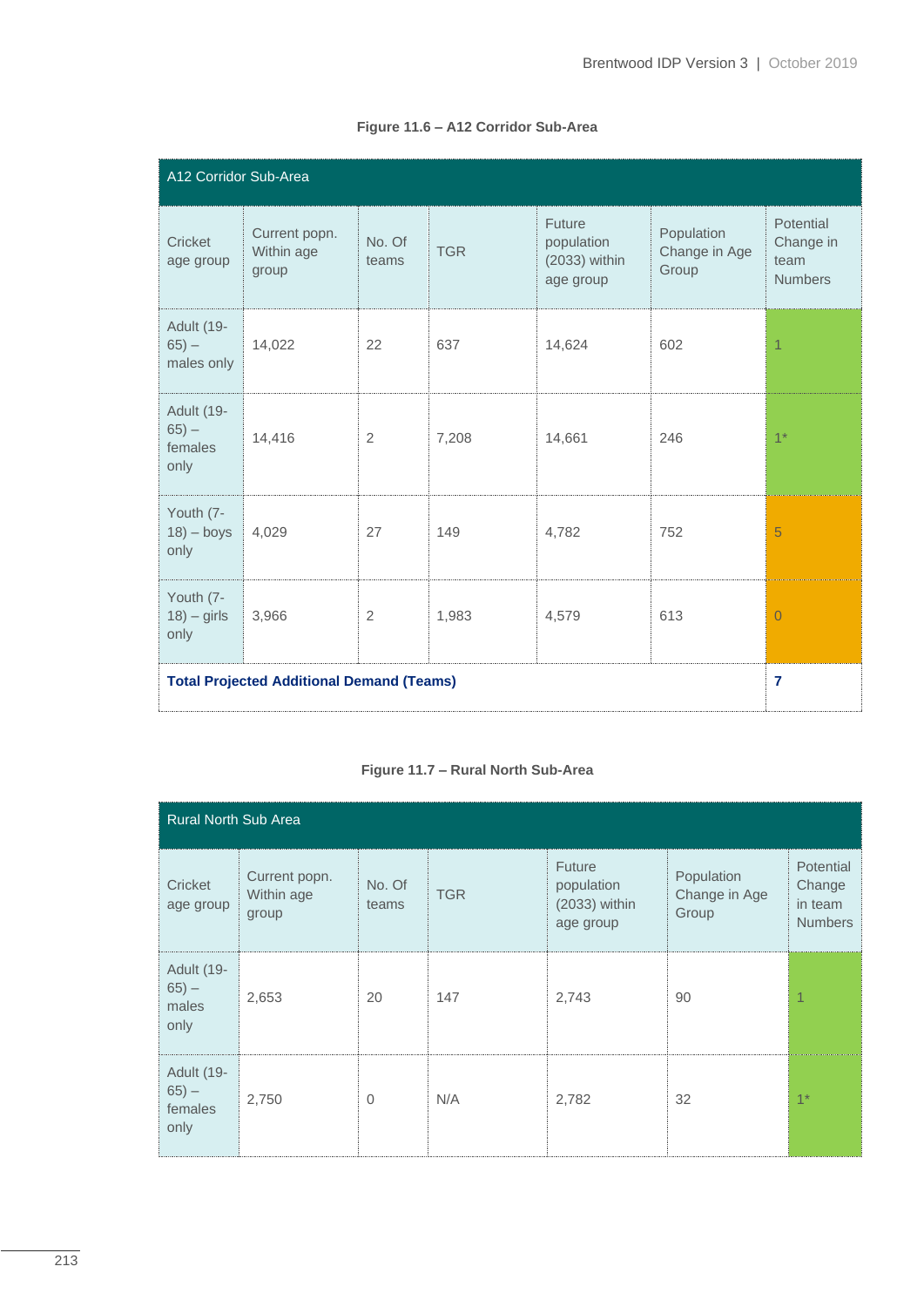| Youth (7-<br>18) –<br>boys only                  | 954 | 8 | 119 | 1.139 | 185 |  |
|--------------------------------------------------|-----|---|-----|-------|-----|--|
| <b>Total Projected Additional Demand (Teams)</b> |     |   |     |       |     |  |

#### **Figure 11.8 – Rural South / A127 Corridor Sub Area**

| Rural South / A127 Corridor Sub Area             |                                      |                 |            |                                                    |                                      |                                                  |  |
|--------------------------------------------------|--------------------------------------|-----------------|------------|----------------------------------------------------|--------------------------------------|--------------------------------------------------|--|
| Cricket age<br>group                             | Current popn.<br>Within age<br>group | No. Of<br>teams | <b>TGR</b> | Future<br>population<br>(2033) within<br>age group | Population<br>Change in Age<br>Group | Potential<br>Change in<br>team<br><b>Numbers</b> |  |
| Adult (19-<br>$65$ ) – males<br>only             | 1,255                                | 1               | 1,255      | 2,776                                              | 1,521                                | 1                                                |  |
| Youth (7-<br>$18$ ) – boys<br>only               | 391                                  | 5               | 78         | 1,007                                              | 616                                  | 8                                                |  |
| <b>Total Projected Additional Demand (Teams)</b> |                                      |                 |            |                                                    |                                      | 9                                                |  |

#### **CAPACITY ANALYSIS**

- 11.33 Before concluding the final capacity analysis, the Play Pitch Strategy also takes into consideration:
	- demand driven by latent demand estimated to be three teams within the Rural North Sub-Area (one women senior, one boy and one girl junior) and one team (women senior) within the A12 Sub-Area;
	- demand for indoor cricket facilities highlighted in the consultation feedback;
	- use of artificial surface provision
	- overplay on a number of sites with a particular issue in the South sub-area with a combined overplay of 114 matches per season;
- 11.34 The summary of the capacity analysis and scenarios for cricket are presented in Figure 11.9 below. Overall, there is a current surplus of cricket provision in the Brentwood Borough. When looking at secured provision only, the spare capacity is reduced considerably but still sufficient to satisfy current demand. Future provision is overall sufficient to accommodate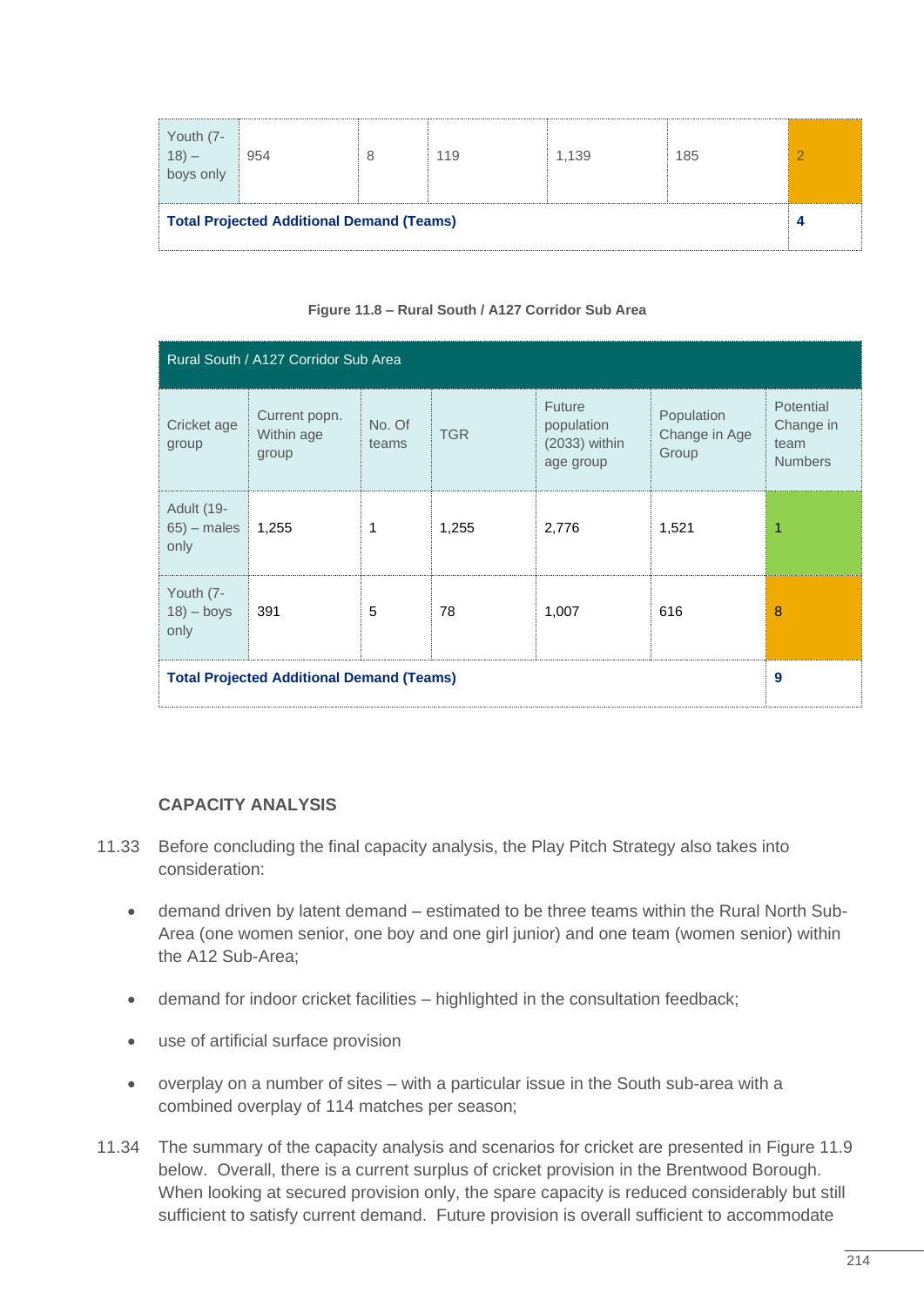additional future demand identified in the TGR analysis. However, if all matches were to be played on grass wickets there will be shortage of 117 match equivalents.

|                                                                            | <b>Adults</b> | <b>Juniors</b>                             | All matches played on |                      |  |
|----------------------------------------------------------------------------|---------------|--------------------------------------------|-----------------------|----------------------|--|
| <b>Balance per Pitch Type</b>                                              | (Grass only)  | (playing on<br>only artificial<br>pitches) | <b>Grass Only</b>     | Grass<br>+Artificial |  |
| Supply – pitch capacity in match equivalents<br>(For available sites only) | 975           | 420                                        | 975                   | 1,395                |  |
| Demand - match equivalents for matches<br>and training                     | 458           | 303                                        | 761                   | 761                  |  |
| Current Balance for all available sites only                               | 517           | 117                                        | 214                   | 634                  |  |
| Current Balance for secured sites only                                     | 372           | 57                                         | 69                    | 429                  |  |
| Projected number of teams                                                  | 5             | 17                                         | 22                    | 22                   |  |
| Future additional demand (from TGR)                                        | 30            | 128                                        | 158                   | 158                  |  |
| Future additional demand (converted latent<br>demand)                      | 20            | 8                                          | 28                    | 28                   |  |
| Future balance for all available, secured<br>sites                         | 322           | $-79$                                      | $-117$                | 243                  |  |

**Figure 11.9: Brentwood – Summary Cricket Capacity Analysis**

- 11.35 The PPS study also considered a peak time capacity analysis to assess whether there are sufficient facilities during the periods that the greatest proportion of the population would like to play cricket.
- 11.36 Figure 11.10 below highlights that there is very little spare adult capacity for available cricket sites in the peak period, which limits future growth of clubs and does not allow site operators and management team to increase the amount of cricket played on a weekly basis. This will be considered alongside the total supply and demand analysis when providing recommendations on future cricket facility provision across the Borough.
- 11.37 The figure also shows a large amount of spare capacity for junior cricket in the peak period. This is partly due to the number of school sites included in the study that are not currently used by community clubs for junior cricket. When removing these school sites (Anglo European School, Becket Keys School, Brentwood School Sports Centre, Shenfield High School) from the analysis, spare peak time junior capacity in the Borough is reduced from a total of 117 match equivalents to 77.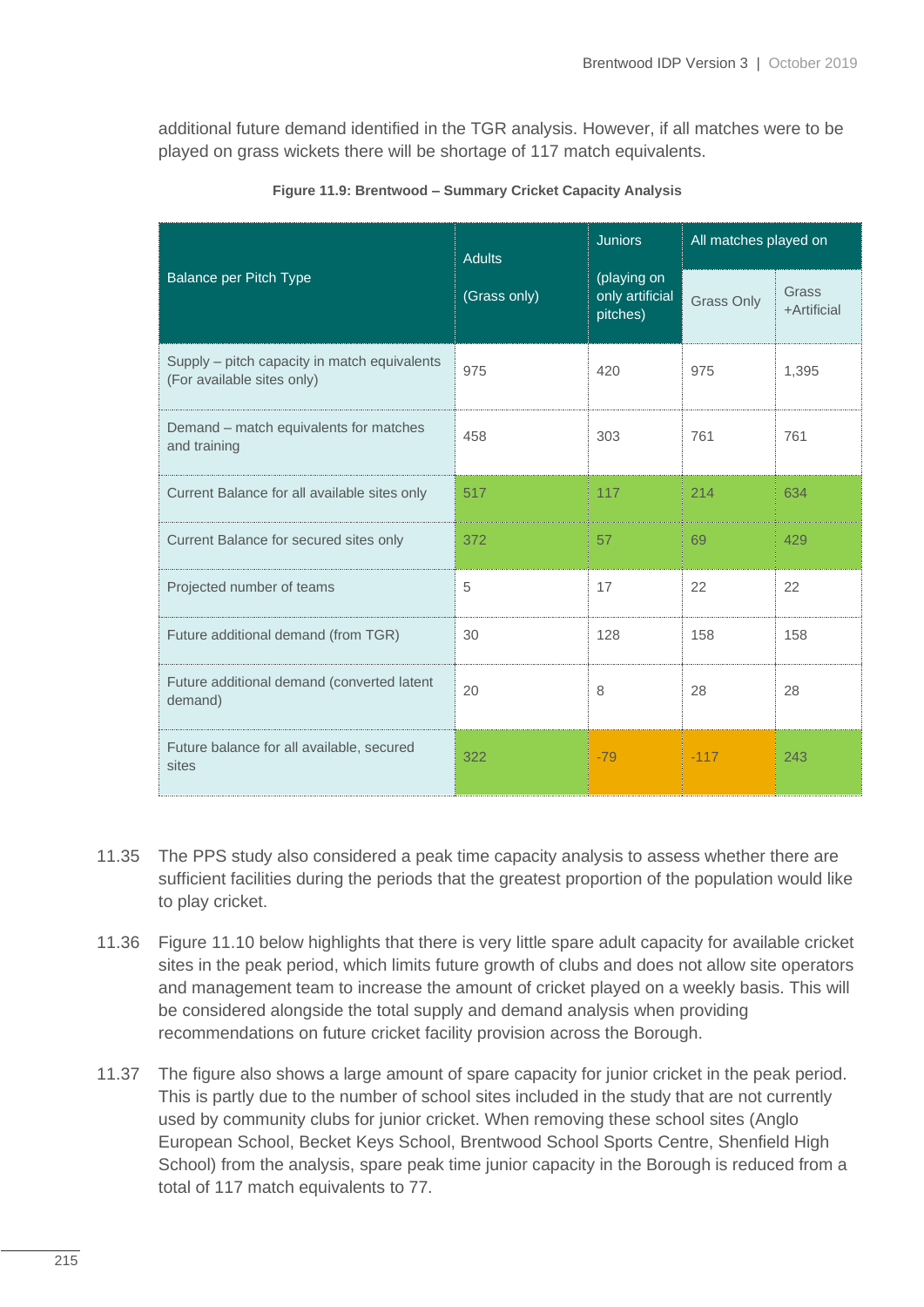| Sub-area                            | Total spare adult capacity in the peak period | Total spare junior capacity in the peak period |
|-------------------------------------|-----------------------------------------------|------------------------------------------------|
| A <sub>12</sub><br>corridor         | и                                             | 63.5                                           |
|                                     | Rural North   No spare capacity               | 46                                             |
| Rural<br>South/A127 1.5<br>Corridor |                                               | 7.5                                            |

#### **Figure 11.10: Peak Period Spare Capacity Analysis by Sub Area**

## Financial and Resource Implications

11.38 The section of the Sports Chapter provides and summary and estimate of infrastructure costs by topic. Much of the evidence base is extracted form the Play Pitch and Indoor Sports Facilities studies.

### **Cricket**

11.39 Figure 11.11 below highlights headline cost estimates for cricket related projects.

| <b>Project Detail</b>                                                                                                                                                                                                                                                               | <b>Evidenc</b><br>e Base                                                           | <b>Potential</b><br><b>Delivery</b><br><b>Partners</b> | <b>Sche</b><br>me<br>Gradin<br>g(1 to<br>5) | Indicati<br>ve<br>Capital<br>Cost | Indicati<br>ve<br>Revenu<br>e Cost | <b>Total</b><br><b>Indicative</b><br><b>Costs</b> | Indicativ<br>e<br><b>Delivery</b><br>Timefra<br>me | Requirem<br>ent<br>through<br>Local Plan<br>Impact? |
|-------------------------------------------------------------------------------------------------------------------------------------------------------------------------------------------------------------------------------------------------------------------------------------|------------------------------------------------------------------------------------|--------------------------------------------------------|---------------------------------------------|-----------------------------------|------------------------------------|---------------------------------------------------|----------------------------------------------------|-----------------------------------------------------|
| Anglo- European<br><b>School Cricket Pitch</b><br>Enhancement - The<br>outfield scored a 55%<br>quality score and some<br>drainage issues were<br>identified as part of the<br>site assessment.<br>Increased maintenance<br>of the cricket pitch and<br>outfield is<br>recommended. | <b>Brentwo</b><br>od<br>Playing<br>Pitch<br>Strategy<br>- Full<br>Analysis<br>2018 | Anglo<br>European<br>School                            | $\overline{4}$                              |                                   | £2,500-<br>5,000                   | £5,000                                            | 2023/24<br>$-2027/28$                              | <b>No</b>                                           |

#### **Figure 11.11: Cricket Infrastructure**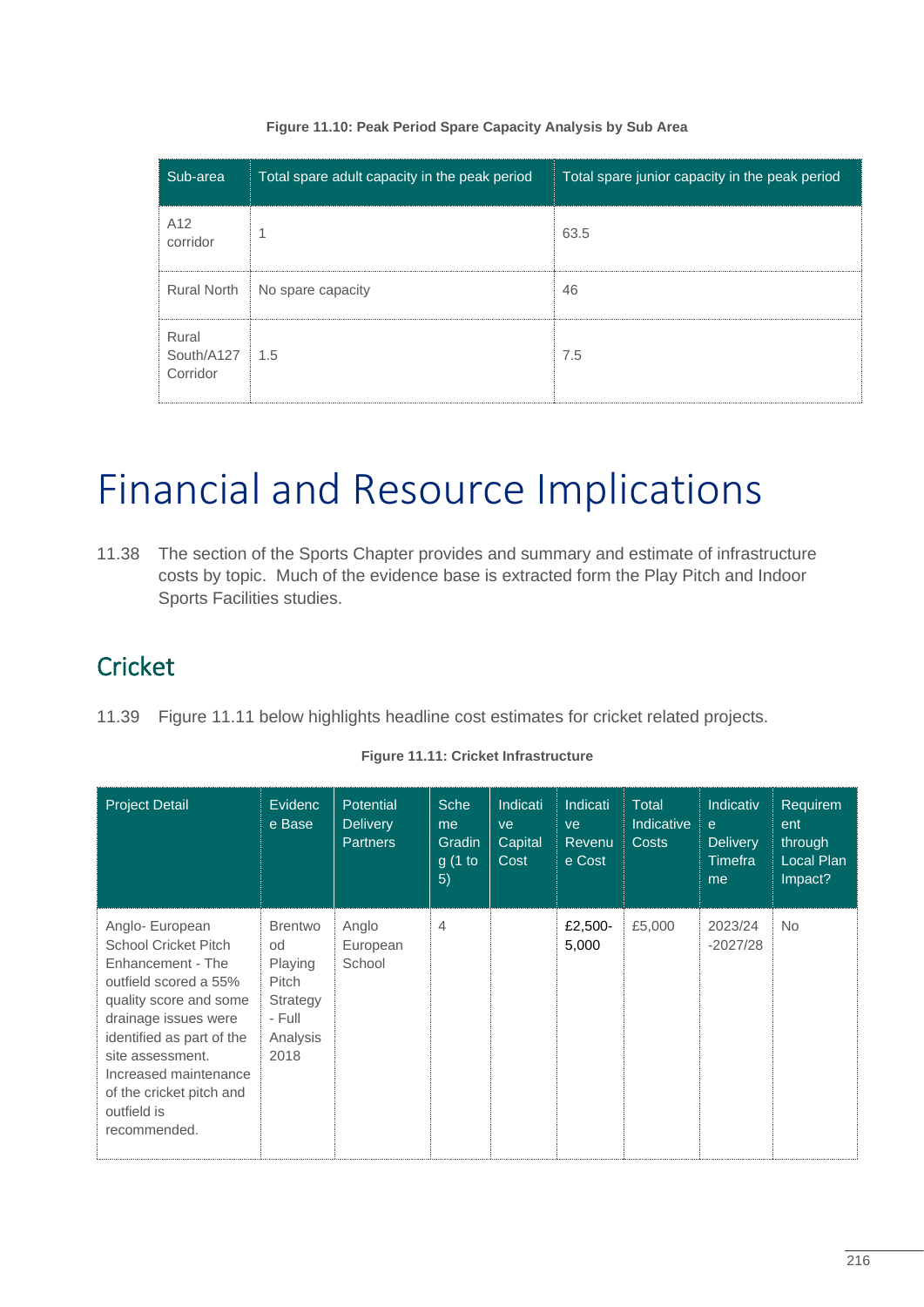| <b>Project Detail</b>                                                                                                                                                                                                                                                                                                                                                                                                                                                                                                                                                                                                   | Evidenc<br>e Base                                                                  | Potential<br><b>Delivery</b><br><b>Partners</b>                                               | Sche<br>me<br>Gradin<br>g (1 to<br>5) | Indicati<br>ve<br>Capital<br>Cost | Indicati<br>ve<br>Revenu<br>e Cost | Total<br>Indicative<br><b>Costs</b> | Indicativ<br>$\mathbf e$<br><b>Delivery</b><br>Timefra<br>me | Requirem<br>ent<br>through<br>Local Plan<br>Impact? |
|-------------------------------------------------------------------------------------------------------------------------------------------------------------------------------------------------------------------------------------------------------------------------------------------------------------------------------------------------------------------------------------------------------------------------------------------------------------------------------------------------------------------------------------------------------------------------------------------------------------------------|------------------------------------------------------------------------------------|-----------------------------------------------------------------------------------------------|---------------------------------------|-----------------------------------|------------------------------------|-------------------------------------|--------------------------------------------------------------|-----------------------------------------------------|
| Becket Keys Church of<br><b>England Free School</b><br><b>Playing Fields</b><br>Enhancement. The<br>artificial wicket at the<br>site is worn down, in<br>very poor condition and<br>therefore in need of<br>replacement.                                                                                                                                                                                                                                                                                                                                                                                                | <b>Brentwo</b><br>od<br>Playing<br>Pitch<br>Strategy<br>- Full<br>Analysis<br>2018 | <b>Beckett</b><br>Keys School                                                                 | $\,$ 3 $\,$                           | £10,00<br>0                       |                                    | £10,000                             | 2020/21<br>$\overline{\phantom{0}}$<br>2024/25               | No                                                  |
| <b>Bentley Cricket Club</b><br>Pitch Enhancements -<br>Drainage improvement<br>works are<br>recommended, to<br>address the flooding<br>issues (on the first<br>team square) that were<br>identified as part of the<br>site assessment and<br>club consultation.<br>The club also<br>expressed a desire to<br>invest in new sight<br>screens and additional<br>perimeter fencing. 1.<br>Engage with the ECB<br>to identify methods to<br>mitigate the risk of<br>future flood damage.<br>2. ECB to support the<br>club with their<br>aspirations to invest in<br>new equipment to<br>improve the existing<br>facilities. | <b>Brentwo</b><br>od<br>Playing<br>Pitch<br>Strategy<br>- Full<br>Analysis<br>2018 | ECB<br>Essex CCB<br><b>Bentley CC</b>                                                         | $\sqrt{3}$                            | £10,00<br>$\mathbf{0}$            | £2,000                             | £12,000                             | 2018/19-<br>2022/23                                          | <b>No</b>                                           |
| <b>Blackmore Sports and</b><br>Social Club<br>Enhancements - The<br>site is open to the<br>public and has had<br>issues with vandalism,<br>anti-social behaviour<br>and dog fouling,<br>therefore improved<br>signage is<br>recommended.                                                                                                                                                                                                                                                                                                                                                                                | <b>Brentwo</b><br>od<br>Playing<br>Pitch<br>Strategy<br>- Full<br>Analysis<br>2018 | <b>ECB</b><br>Essex CCB<br><b>Blackmore</b><br>Sports and<br>Social Club<br>Willowherbs<br>CC | $\,$ 3 $\,$                           | £3,000                            | £2,000                             | £5,000                              | 2018/19<br>2022/23                                           | <b>No</b>                                           |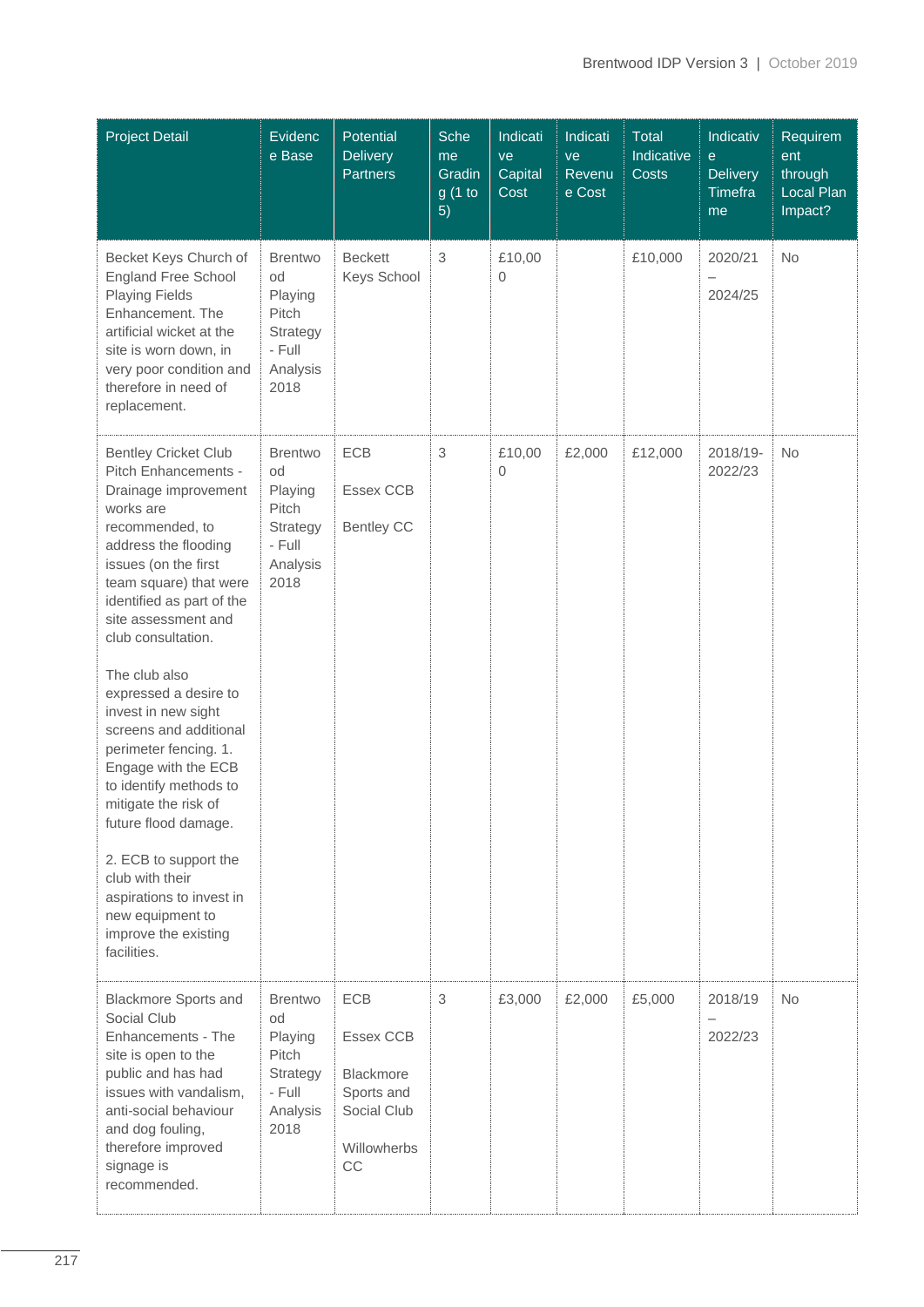| <b>Project Detail</b>                                                                                                                                                                                                                                                                                                                                                                                                 | Evidenc<br>e Base                                                                  | Potential<br><b>Delivery</b><br><b>Partners</b> | <b>Sche</b><br>me<br>Gradin<br>g(1 to<br>5) | Indicati<br>ve<br>Capital<br>Cost | Indicati<br>ve<br>Revenu<br>e Cost | Total<br>Indicative<br>Costs | Indicativ<br>$\mathbf{e}$<br><b>Delivery</b><br>Timefra<br>me | Requirem<br>ent<br>through<br>Local Plan<br>Impact? |
|-----------------------------------------------------------------------------------------------------------------------------------------------------------------------------------------------------------------------------------------------------------------------------------------------------------------------------------------------------------------------------------------------------------------------|------------------------------------------------------------------------------------|-------------------------------------------------|---------------------------------------------|-----------------------------------|------------------------------------|------------------------------|---------------------------------------------------------------|-----------------------------------------------------|
| An improved drainage<br>system and increased<br>pitch maintenance are<br>also recommended as<br>it was stated by the<br>club that current<br>drainage can be poor in<br>peak season. . Improve<br>signage or add CCTV<br>to the site, to reduce<br>vandalism<br>2. Seek support and<br>guidance from the ECB<br>regarding the<br>improvement of<br>maintenance and<br>refurbishment on<br>existing drainage<br>system |                                                                                    |                                                 |                                             |                                   |                                    |                              |                                                               |                                                     |
| <b>Brentwood Cricket Club</b><br>- New Pitch - The site<br>is currently over<br>capacity for grass<br>wickets. The<br>installation of a non-turf<br>pitch would is<br>recommended in order<br>to accommodate junior<br>demand. Invest in a<br>non-turf pitch on the<br>existing square, to add<br>capacity for junior<br>cricket                                                                                      | <b>Brentwo</b><br>od<br>Playing<br>Pitch<br>Strategy<br>- Full<br>Analysis<br>2018 | <b>Brentwood</b><br>CC<br>ECB<br><b>ECCB</b>    | $\,$ 3 $\,$                                 | £20,00<br>0                       |                                    | £20,000                      | 2020/21-<br>2022/23                                           | <b>No</b>                                           |
| <b>Brookweald Cricket</b><br>Club Facility<br>Enhancements - The<br>club have expressed<br>their desire to utilise<br>the pavilion as a social<br>hub. In order to do so,<br>the installation of<br>central heating is<br>required so that the<br>pavilion can be used<br>year-round. Refurbish<br>the existing ancillary<br>facility to meet the<br>needs of the home club                                           | <b>Brentwo</b><br>od<br>Playing<br>Pitch<br>Strategy<br>- Full<br>Analysis<br>2018 | <b>Brookweald</b><br>CC<br>ECB<br><b>ECCB</b>   | 5                                           | £10,00<br>0                       |                                    | £10,000                      | 2020/21-<br>2022/23                                           | <b>No</b>                                           |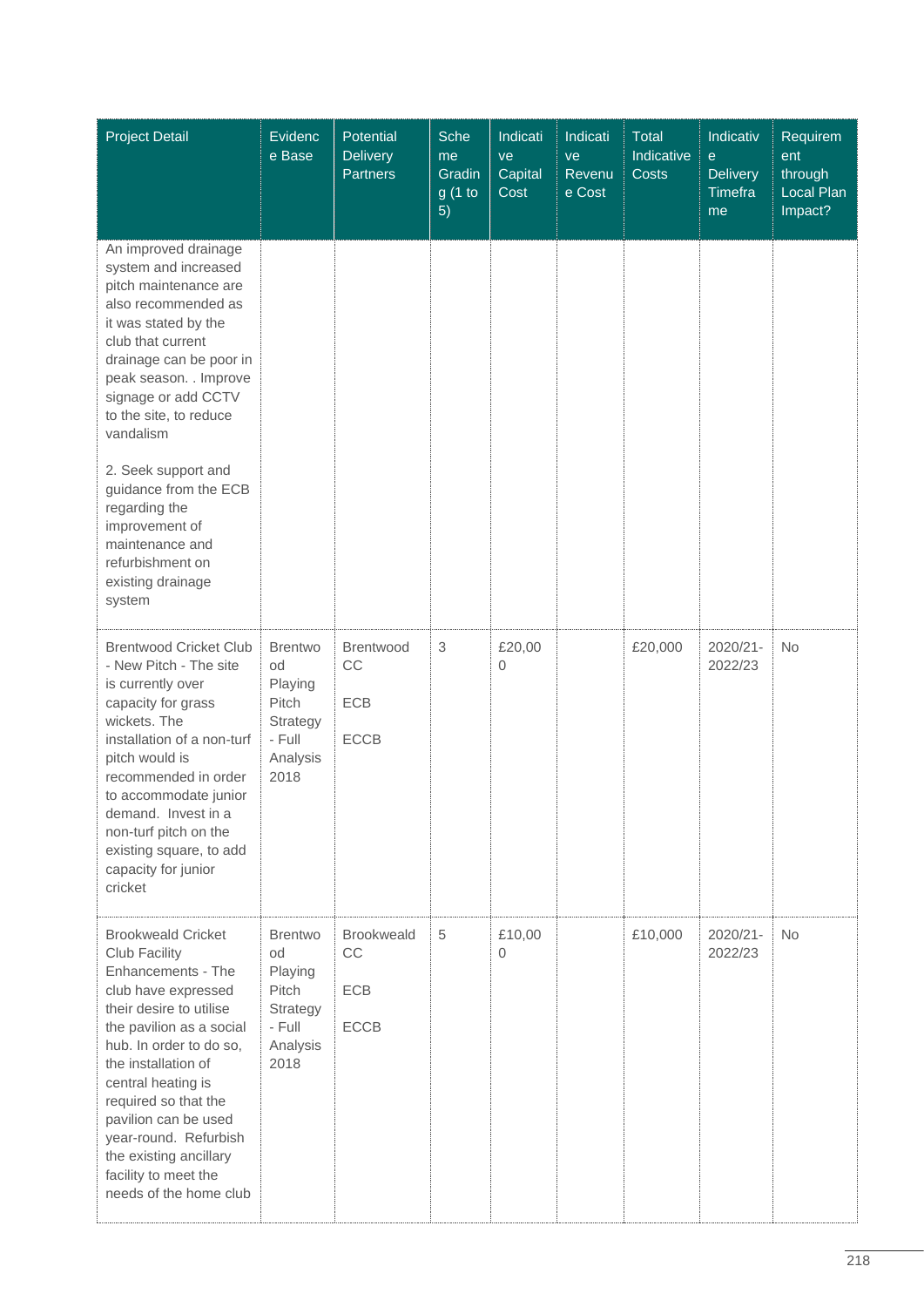| <b>Project Detail</b>                                                                                                                                                                                                                                                                                                                                                                                                                                                                                                                                                                                                                                                                        | Evidenc<br>e Base                                                                  | Potential<br><b>Delivery</b><br><b>Partners</b>                                  | Sche<br>me<br>Gradin<br>g (1 to<br>5) | Indicati<br>ve<br>Capital<br>Cost | Indicati<br>ve<br>Revenu<br>e Cost | Total<br>Indicative<br><b>Costs</b> | Indicativ<br>e<br><b>Delivery</b><br><b>Timefra</b><br>me | Requirem<br>ent<br>through<br>Local Plan<br>Impact? |
|----------------------------------------------------------------------------------------------------------------------------------------------------------------------------------------------------------------------------------------------------------------------------------------------------------------------------------------------------------------------------------------------------------------------------------------------------------------------------------------------------------------------------------------------------------------------------------------------------------------------------------------------------------------------------------------------|------------------------------------------------------------------------------------|----------------------------------------------------------------------------------|---------------------------------------|-----------------------------------|------------------------------------|-------------------------------------|-----------------------------------------------------------|-----------------------------------------------------|
| <b>Coronation Playing</b><br>Fields - Enhancement<br>- The site suffers<br>severely from dog<br>fouling, littering and<br>vandalism. Improved<br>signage and security is<br>recommended in order<br>to address this. The tea<br>pavilion at the site is 26<br>years old and in need<br>of refurbishment. 1.<br>Improve signage or add<br>CCTV to the site, to<br>reduce vandalism<br>2. Refurbish the<br>ancillary facility to<br>ensure the site is fit for<br>purpose                                                                                                                                                                                                                      | <b>Brentwo</b><br>od<br>Playing<br>Pitch<br>Strategy<br>- Full<br>Analysis<br>2018 | <b>BBC</b>                                                                       | 3                                     | £80,00<br>0                       |                                    | £80,000                             | 2022/23<br>$\overline{\phantom{0}}$<br>2026/27            | No                                                  |
| <b>Fairfields Recreation</b><br>Ground-<br>Enhancement - The<br>club have recently had<br>their lawn mower<br>stolen, along with<br>constant vandalism to<br>the ancillary facility and<br>outfield. Improved<br>signage and increased<br>security is<br>recommended at the<br>site. The site scored<br>poorly overall as part of<br>the site assessment,<br>with particular care<br>required to the artificial<br>wicket and the ancillary<br>facilities, which are in<br>need of<br>improvement/refurbish<br>ment. 1. Invest in the<br>resurfacing/replacemen<br>t of the existing non-turf<br>pitch. 2. Refurbish the<br>ancillary facilities to<br>ensure the site is fit for<br>purpose | <b>Brentwo</b><br>od<br>Playing<br>Pitch<br>Strategy<br>- Full<br>Analysis<br>2018 | Ingatestone<br>and<br>Fryerning<br>PC<br>ECB<br><b>ECCB</b><br>Ingatestone<br>CC | $\ensuremath{\mathsf{3}}$             | £20,00<br>0                       |                                    | £20,000                             | 2018/19<br>2022/23                                        | No                                                  |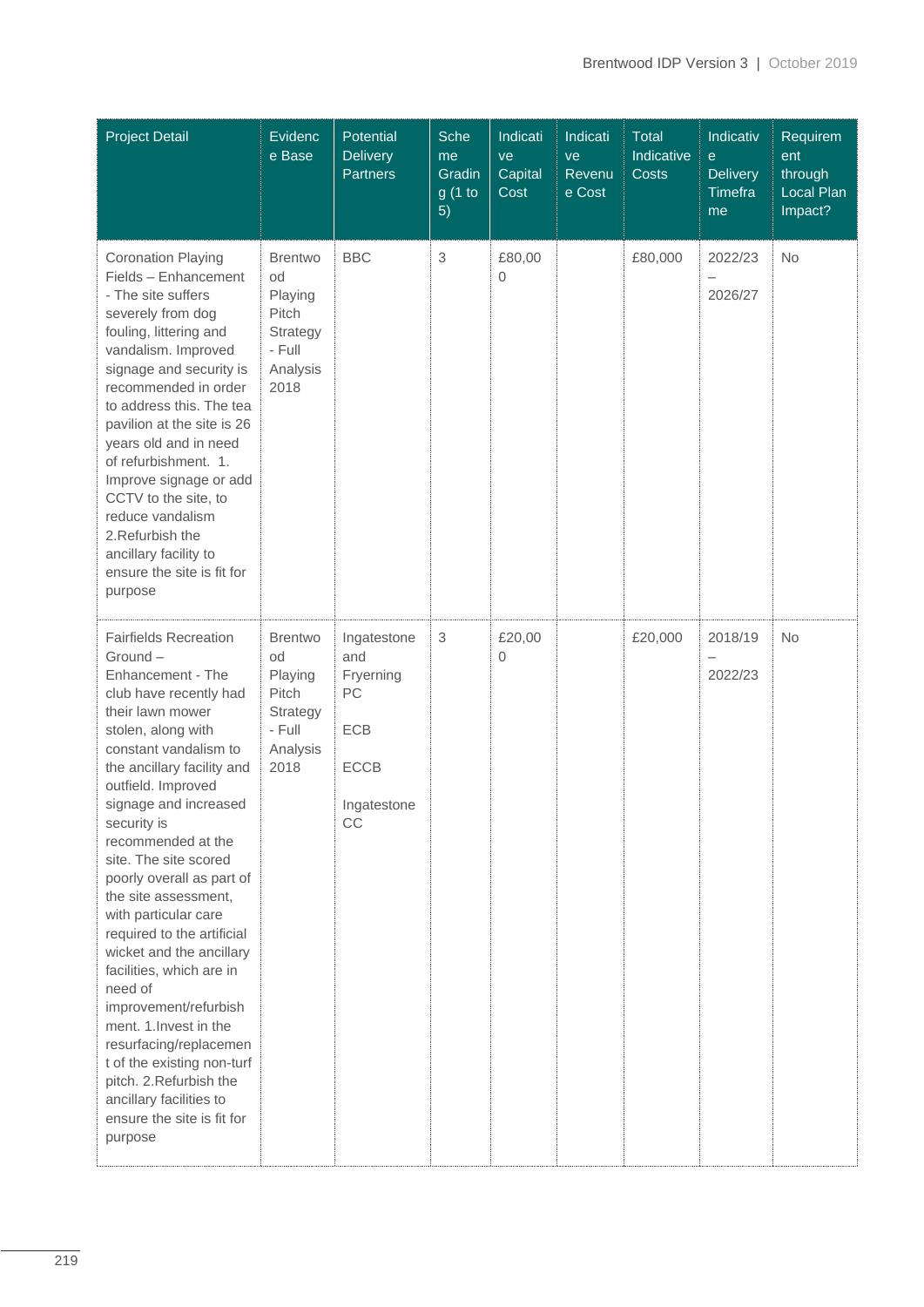| <b>Project Detail</b>                                                                                                                                                                                                                                                                                                                                                                                                                                                                                                                                                                                         | Evidenc<br>e Base                                                                  | Potential<br><b>Delivery</b><br><b>Partners</b> | Sche<br>me<br>Gradin<br>g (1 to<br>5) | Indicati<br>ve<br>Capital<br>Cost | Indicati<br>ve<br>Revenu<br>e Cost | <b>Total</b><br>Indicative<br><b>Costs</b> | Indicativ<br>$\mathbf{e}$<br><b>Delivery</b><br>Timefra<br>me | Requirem<br>ent<br>through<br>Local Plan<br>Impact? |
|---------------------------------------------------------------------------------------------------------------------------------------------------------------------------------------------------------------------------------------------------------------------------------------------------------------------------------------------------------------------------------------------------------------------------------------------------------------------------------------------------------------------------------------------------------------------------------------------------------------|------------------------------------------------------------------------------------|-------------------------------------------------|---------------------------------------|-----------------------------------|------------------------------------|--------------------------------------------|---------------------------------------------------------------|-----------------------------------------------------|
| 3. Improve signage or<br>add CCTV to the site,<br>to reduce vandalism                                                                                                                                                                                                                                                                                                                                                                                                                                                                                                                                         |                                                                                    |                                                 |                                       |                                   |                                    |                                            |                                                               |                                                     |
| Great & Little Warley<br>Cricket Pitch -<br>Enhancements - The<br>site was deemed poor<br>as part of the<br>assessment. The grass<br>wickets and ancillary<br>facilities were in<br>acceptable condition,<br>however the outfield<br>was overgrown and of<br>very poor quality. A<br>general improvement of<br>maintenance is<br>required at the site.<br>Work with the ECB and<br>ECCB to design an<br>updated maintenance<br>regime and ensure this<br>is followed                                                                                                                                          | <b>Brentwo</b><br>od<br>Playing<br>Pitch<br>Strategy<br>- Full<br>Analysis<br>2018 | ECB<br><b>ECCB</b><br>Shenfield<br>CC           | 5                                     |                                   | £5,000                             | £5,000                                     | 2018/19-<br>2019/20                                           | <b>No</b>                                           |
| Herongate & Ingrave<br>Cricket Club-<br>Enhancements - The<br>site was identified as<br>poor during site<br>assessments and club<br>consultations. The<br>outfield was overgrown,<br>sloped and uneven and<br>therefore increased<br>maintenance is<br>recommended. The<br>clubhouse and<br>changing rooms were<br>also deemed poor by<br>the club as upgrading<br>is required. 1. Engage<br>with the club and the<br>ECB to put in place an<br>improved maintenance<br>regime and seek<br>support for the<br>refurbishment of the<br>existing ancillary.<br>2. Invest in a non-turf<br>pitch on the existing | <b>Brentwo</b><br>od<br>Playing<br>Pitch<br>Strategy<br>- Full<br>Analysis<br>2018 | Herongate &<br>Ingrave CC<br>ECB<br><b>ECCB</b> | $\,$ 3 $\,$                           | £30,00<br>0                       |                                    | £30,000                                    | 2020/21<br>$\overline{\phantom{0}}$<br>2022/23                | <b>No</b>                                           |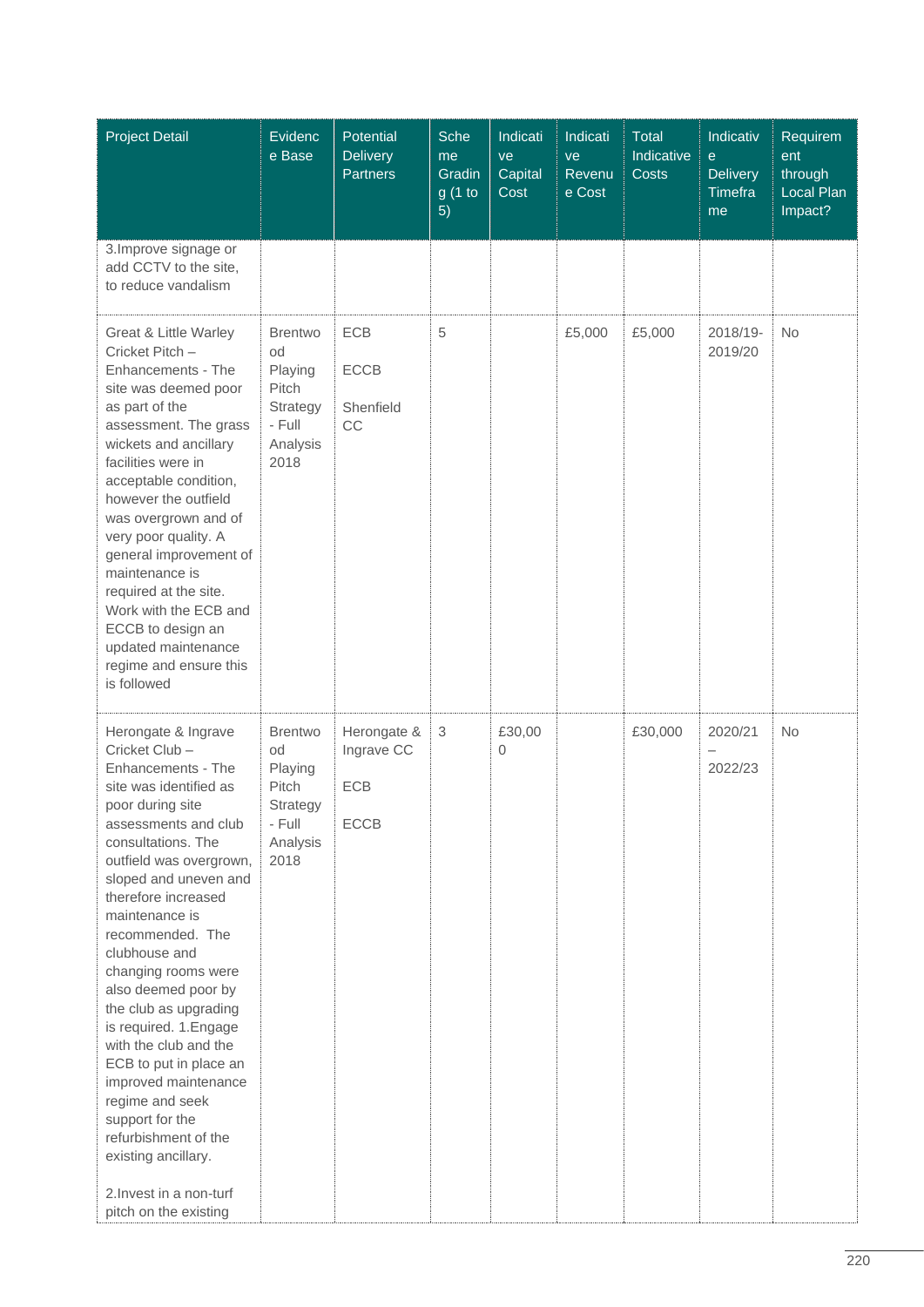| <b>Project Detail</b>                                                                                                                                                                                                                                                                                                                                                                                                                                                                                                                                                                                            | Evidenc<br>e Base                                                                  | Potential<br><b>Delivery</b><br><b>Partners</b> | Sche<br>me<br>Gradin<br>g (1 to<br>5) | Indicati<br>ve<br>Capital<br>Cost | Indicati<br>ve<br>Revenu<br>e Cost | Total<br>Indicative<br><b>Costs</b> | Indicativ<br>$\mathbf{e}$<br><b>Delivery</b><br><b>Timefra</b><br>me | Requirem<br>ent<br>through<br>Local Plan<br>Impact? |
|------------------------------------------------------------------------------------------------------------------------------------------------------------------------------------------------------------------------------------------------------------------------------------------------------------------------------------------------------------------------------------------------------------------------------------------------------------------------------------------------------------------------------------------------------------------------------------------------------------------|------------------------------------------------------------------------------------|-------------------------------------------------|---------------------------------------|-----------------------------------|------------------------------------|-------------------------------------|----------------------------------------------------------------------|-----------------------------------------------------|
| square, to add capacity<br>for junior cricket                                                                                                                                                                                                                                                                                                                                                                                                                                                                                                                                                                    |                                                                                    |                                                 |                                       |                                   |                                    |                                     |                                                                      |                                                     |
| Hutton Cricket Club -<br>Enhancements - The<br>site is very well<br>maintained and scored<br>within the 'good'<br>category as part of the<br>site assessment. The<br>club also stated to be<br>very happy with the<br>quality of pitches and<br>facilities, however the<br>site has recently<br>suffered from<br>vandalism, damage to<br>equipment and litter<br>and therefore improved<br>signage is<br>recommended. 1.<br>Improve signage or add<br>CCTV to the site, to<br>reduce vandalism.<br>2. Invest in a non-turf<br>pitch on one of the<br>existing squares, to<br>add capacity for junior<br>cricket. | <b>Brentwo</b><br>od<br>Playing<br>Pitch<br>Strategy<br>- Full<br>Analysis<br>2018 | Hutton CC<br><b>BBC</b><br>ECB<br><b>ECCB</b>   | $\overline{2}$                        | £23,00<br>0                       |                                    | £23,000                             | 2018/19<br>$\qquad \qquad -$<br>2022/23                              | <b>No</b>                                           |
| Navestock Cricket Club<br>- Enhancements - The<br>grass wickets are<br>maintained to a good<br>standard, however<br>some low levels of<br>vandalism as well as<br>dog fouling were<br>identified as part of the<br>site visit. The club also<br>raised during<br>consultation some<br>issues with cars driving<br>on the pitch and<br>damaging the outfield.<br>Improved signage is<br>recommended, as well<br>as exploring the<br>possibility of installing<br>pitch perimeter fencing.                                                                                                                         | <b>Brentwo</b><br>od<br>Playing<br>Pitch<br>Strategy<br>- Full<br>Analysis<br>2018 | Navestock<br>CC, BBC<br>ECB<br><b>ECCB</b>      | $\overline{4}$                        | £25,00<br>0                       |                                    | £25,000                             | 2021/22<br>2025/26                                                   | No                                                  |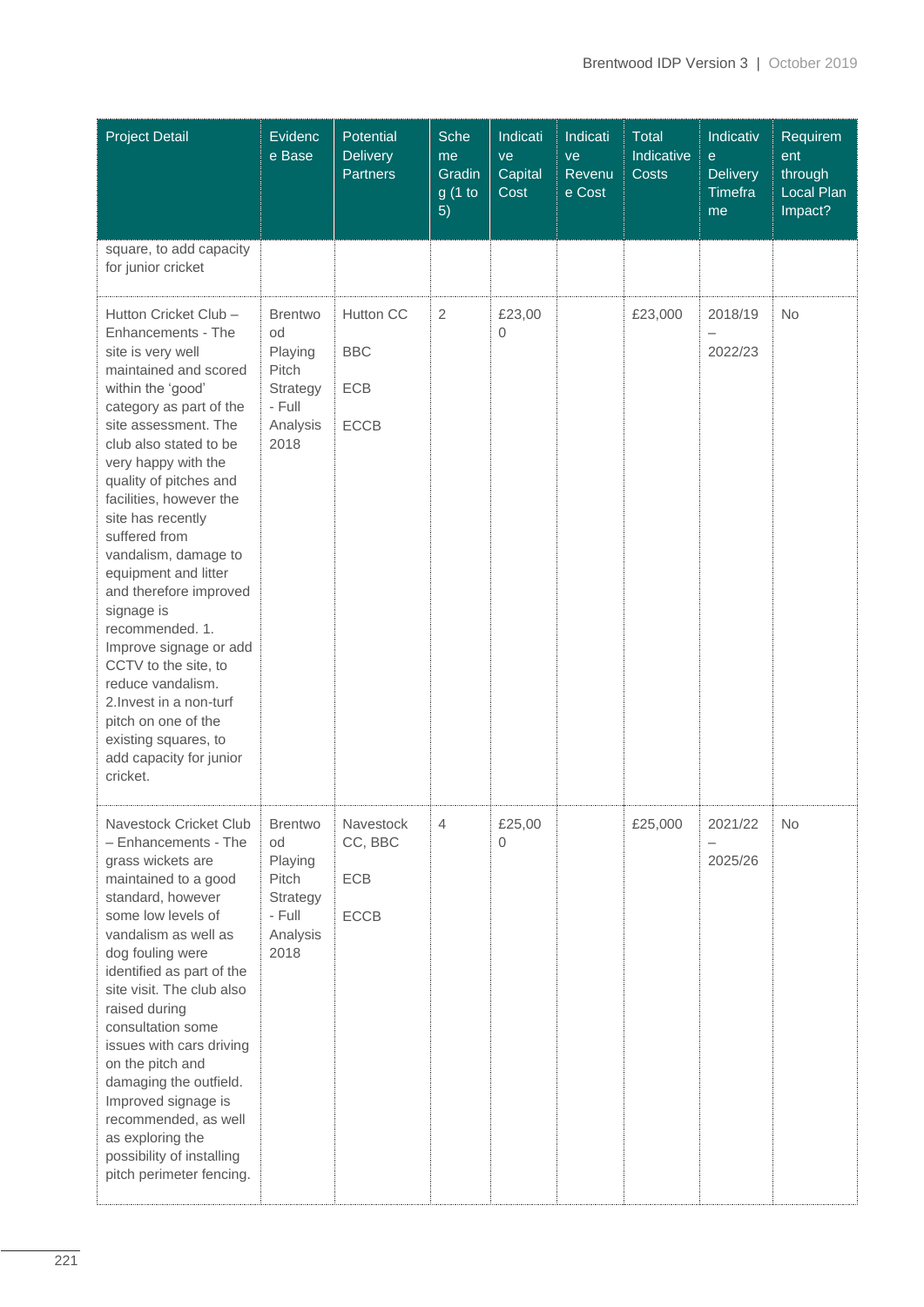| <b>Project Detail</b>                                                                                                                                                                                                                                                                                                                                                                                                                                                                                                                                                                                                                                                                                                                                                                                                                                                                                                                                                                                                                                                                    | Evidenc<br>e Base                                                                  | Potential<br><b>Delivery</b><br><b>Partners</b>                                | Sche<br>me<br>Gradin<br>g (1 to<br>5) | Indicati<br>ve<br>Capital<br>Cost | Indicati<br>ve<br>Revenu<br>e Cost | <b>Total</b><br>Indicative<br><b>Costs</b> | Indicativ<br>$\mathbf{e}$<br><b>Delivery</b><br>Timefra<br>me | Requirem<br>ent<br>through<br>Local Plan<br>Impact? |
|------------------------------------------------------------------------------------------------------------------------------------------------------------------------------------------------------------------------------------------------------------------------------------------------------------------------------------------------------------------------------------------------------------------------------------------------------------------------------------------------------------------------------------------------------------------------------------------------------------------------------------------------------------------------------------------------------------------------------------------------------------------------------------------------------------------------------------------------------------------------------------------------------------------------------------------------------------------------------------------------------------------------------------------------------------------------------------------|------------------------------------------------------------------------------------|--------------------------------------------------------------------------------|---------------------------------------|-----------------------------------|------------------------------------|--------------------------------------------|---------------------------------------------------------------|-----------------------------------------------------|
| Shower facilities at the<br>site have been recently<br>upgraded but further<br>refurbishment is<br>required in the<br>clubhouse.                                                                                                                                                                                                                                                                                                                                                                                                                                                                                                                                                                                                                                                                                                                                                                                                                                                                                                                                                         |                                                                                    |                                                                                |                                       |                                   |                                    |                                            |                                                               |                                                     |
| Navestock Cricket Club<br>- Provision - The club<br>have plans to knock<br>down the existing<br>pavilion and build a<br>brand new one,<br>including changing<br>rooms, showers and<br>indoor cricket facilities.<br>They have recently had<br>planning permission<br>rejected by the council<br>and stated that they<br>would like to resubmit<br>their application in the<br>near future. 1.BBC and<br>ECB to support the<br>club with their current<br>plans of replacing the<br>existing ancillary,<br>including the provision<br>of new indoor training<br>facilities. 2. Improve<br>signage or add CCTV<br>to the site, to reduce<br>vandalism, and explore<br>the possibility of<br>installing pitch<br>perimeter fencing.<br>3. Seek support,<br>guidance and funding<br>from the ECB and<br>ECCB for the<br>development and<br>maintenance of the<br>recently acquired<br>second ground to<br>ensure it is fit for<br>purpose and up to a<br>suitable standard to<br>accommodate some of<br>the current adult<br>demand, and<br>potentially some junior<br>demand in the future. | <b>Brentwo</b><br>od<br>Playing<br>Pitch<br>Strategy<br>- Full<br>Analysis<br>2018 | Navestock<br>Parish<br>Council<br><b>BBC</b><br>Navestock<br>CC<br>ECB<br>ECCB | $\mathbf{1}$                          | £300,0<br>00                      |                                    | £300,000                                   | 2018/19<br>$\overline{\phantom{0}}$<br>2027/28                | <b>No</b>                                           |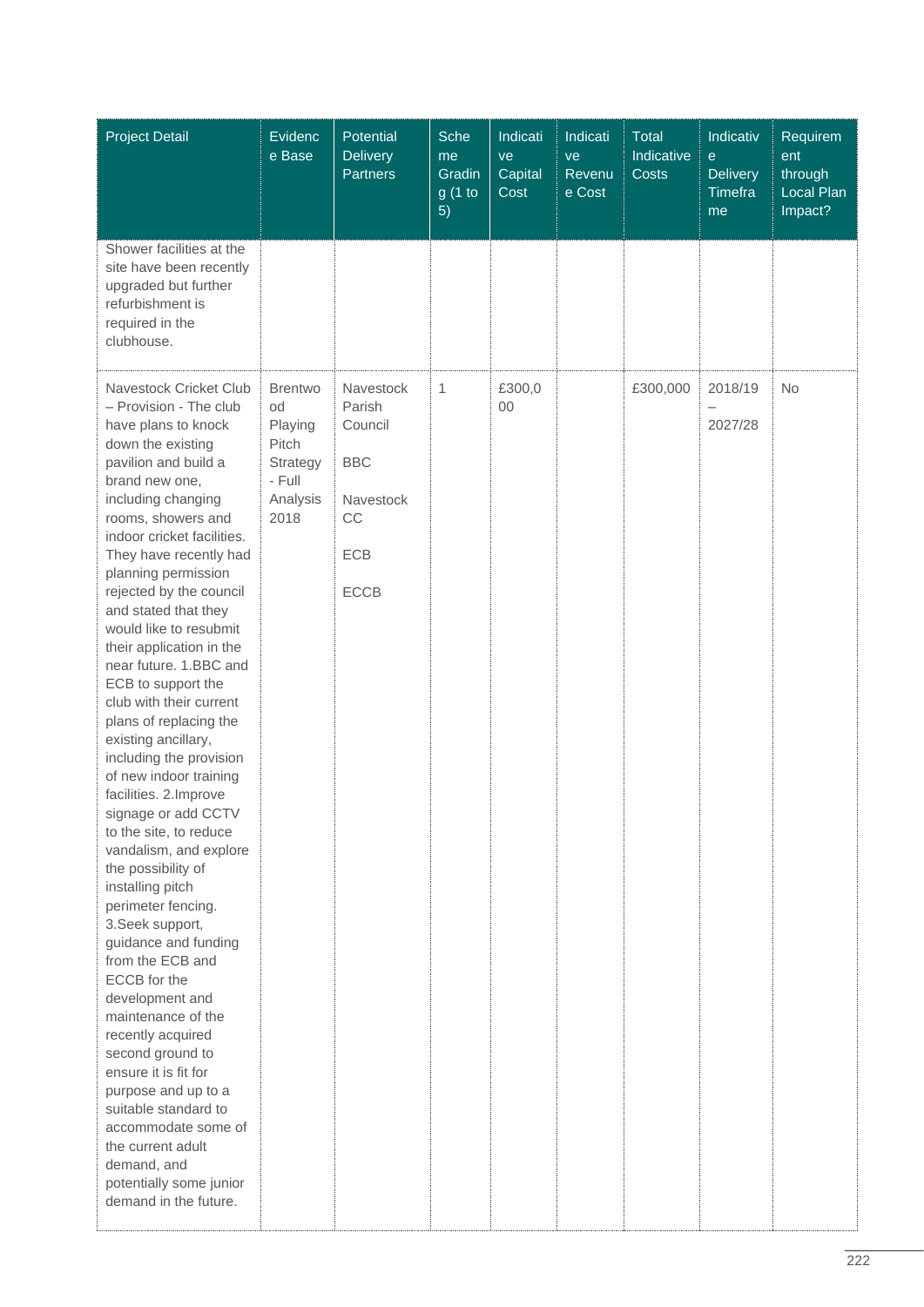| <b>Project Detail</b>                                                                                                                                                                                                                                                                                                                                                                                                                                                                                                                                                                                                                                                                      | Evidenc<br>e Base                                                                  | Potential<br><b>Delivery</b><br><b>Partners</b>              | Sche<br>me<br>Gradin<br>g(1 to<br>5) | Indicati<br>ve<br>Capital<br>Cost | Indicati<br>ve<br>Revenu<br>e Cost | <b>Total</b><br>Indicative<br><b>Costs</b> | Indicativ<br>$\mathbf{e}$<br><b>Delivery</b><br>Timefra<br>me | Requirem<br>ent<br>through<br>Local Plan<br>Impact? |
|--------------------------------------------------------------------------------------------------------------------------------------------------------------------------------------------------------------------------------------------------------------------------------------------------------------------------------------------------------------------------------------------------------------------------------------------------------------------------------------------------------------------------------------------------------------------------------------------------------------------------------------------------------------------------------------------|------------------------------------------------------------------------------------|--------------------------------------------------------------|--------------------------------------|-----------------------------------|------------------------------------|--------------------------------------------|---------------------------------------------------------------|-----------------------------------------------------|
| Old Brentwoods Sports<br>Club - Enhancements -<br>The club have plans to<br>redevelop the<br>clubhouse to<br>accommodate more<br>changing rooms,<br>particularly female<br>provision, as there is<br>currently only one<br>shower block to serve 5<br>changing rooms. It was<br>also stated that funding<br>is required to purchase<br>a new outfield mower<br>and an electronic<br>scoreboard.<br>1. Refurbish the existing<br>ancillary facility to<br>improve the overall<br>quality of provision at<br>the site. 2.ECB and<br>ECCB to support the<br>club and provide<br>information on funding<br>opportunities available<br>for maintenance<br>equipment and ground<br>improvements. | <b>Brentwo</b><br>od<br>Playing<br>Pitch<br>Strategy<br>- Full<br>Analysis<br>2018 | Society of<br>Old<br><b>Brentwoods</b><br>ECB<br><b>ECCB</b> | 3                                    | £60,00<br>0                       |                                    | £60,000                                    | 2018/19-<br>2022/23                                           | No                                                  |
| Shenfield Cricket Club<br>- Enhancements -<br>Ancillary facilities<br>scored 64% as part of<br>the site assessment<br>and upgrading is<br>required. The club have<br>recently applied for<br>funding to refurbish the<br>changing rooms and<br>toilet facilities and<br>install disabled access<br>and toilet.<br>The club are also<br>facing some issues<br>with their second<br>ground at Courage<br>Playing Fields, where<br>the Council have<br>identified a need for a<br>11x3 metre fence to be                                                                                                                                                                                      | <b>Brentwo</b><br>od<br>Playing<br>Pitch<br>Strategy<br>- Full<br>Analysis<br>2018 | <b>BBC</b><br>Shenfield<br>CC<br>ECB<br>ECCB                 | 3                                    | £60,00<br>0                       |                                    | £60,000                                    | 2021/22<br>2025/26                                            | No                                                  |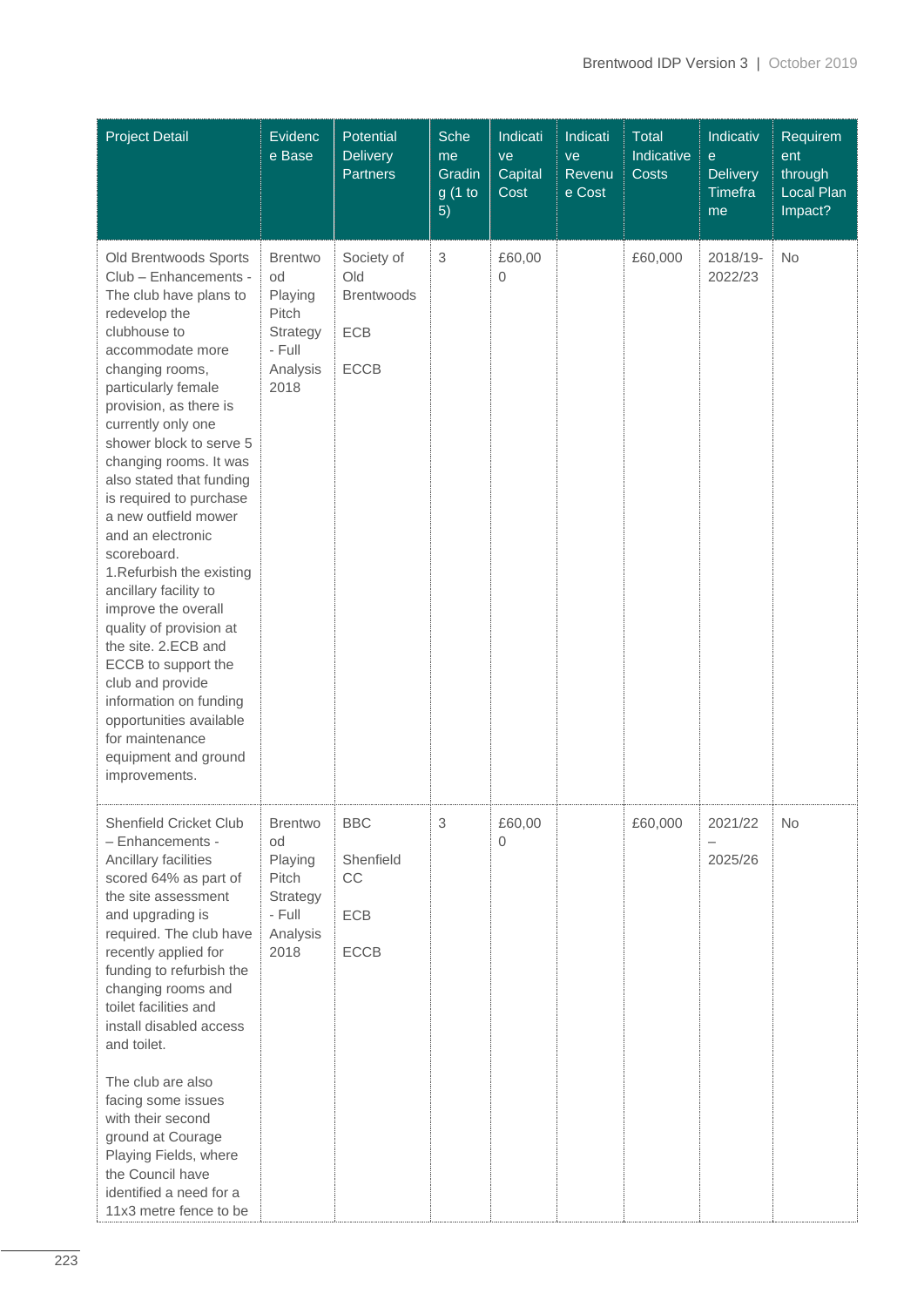| <b>Project Detail</b>                                                                                                                                                                                                                                                                                                                                                                                                                                                                                                                                                                                                                                                                                                                                                                                                                                                    | Evidenc<br>e Base                                                                  | Potential<br><b>Delivery</b><br><b>Partners</b>     | Sche<br>me<br>Gradin<br>g(1 to<br>5) | Indicati<br>ve<br>Capital<br>Cost | Indicati<br>ve<br>Revenu<br>e Cost | <b>Total</b><br>Indicative<br>Costs | Indicativ<br>$\mathbf{e}$<br><b>Delivery</b><br><b>Timefra</b><br>me | Requirem<br>ent<br>through<br>Local Plan<br>Impact? |
|--------------------------------------------------------------------------------------------------------------------------------------------------------------------------------------------------------------------------------------------------------------------------------------------------------------------------------------------------------------------------------------------------------------------------------------------------------------------------------------------------------------------------------------------------------------------------------------------------------------------------------------------------------------------------------------------------------------------------------------------------------------------------------------------------------------------------------------------------------------------------|------------------------------------------------------------------------------------|-----------------------------------------------------|--------------------------------------|-----------------------------------|------------------------------------|-------------------------------------|----------------------------------------------------------------------|-----------------------------------------------------|
| put up and taken down<br>after every game (cost<br>circa £3,500), which<br>was stated to be a<br>major inconvenience<br>and could affect the<br>club significantly<br>1. Assist the club to<br>obtain funding for<br>ancillary<br>refurbishments.                                                                                                                                                                                                                                                                                                                                                                                                                                                                                                                                                                                                                        |                                                                                    |                                                     |                                      |                                   |                                    |                                     |                                                                      |                                                     |
| <b>Shenfield Cricket Club</b><br>- Provision - On the<br>club's main pitch there<br>is open grass space<br>that the club would like<br>to develop to replace<br>their current secondary<br>pitch (Courage Playing<br>Field). It is<br>recommended to<br>explore this possibility<br>in order to avoid<br>current issues at<br>Courage Playing Field.<br>2. Engage with the<br>cricket club and<br>support them in the<br>procurement and<br>development of an<br>additional cricket<br>square at the main<br>ground. Work with the<br>club to put in place a<br>robust maintenance<br>regime of the new pitch<br>and provide access to<br>appropriate<br>maintenance<br>equipment.<br>3. Support the club with<br>their aspirations to<br>relocate some of the<br>current demand to<br><b>Great &amp; Little Warley</b><br>CC until new pitch<br>provision is developed. | <b>Brentwo</b><br>od<br>Playing<br>Pitch<br>Strategy<br>- Full<br>Analysis<br>2018 | <b>BBC</b><br>Shenfield<br>CC<br>ECB<br><b>ECCB</b> | $\overline{2}$                       | £250,0<br>00                      |                                    | £250,000                            | 2019/20<br>$\overline{\phantom{0}}$<br>2023/24                       | <b>No</b>                                           |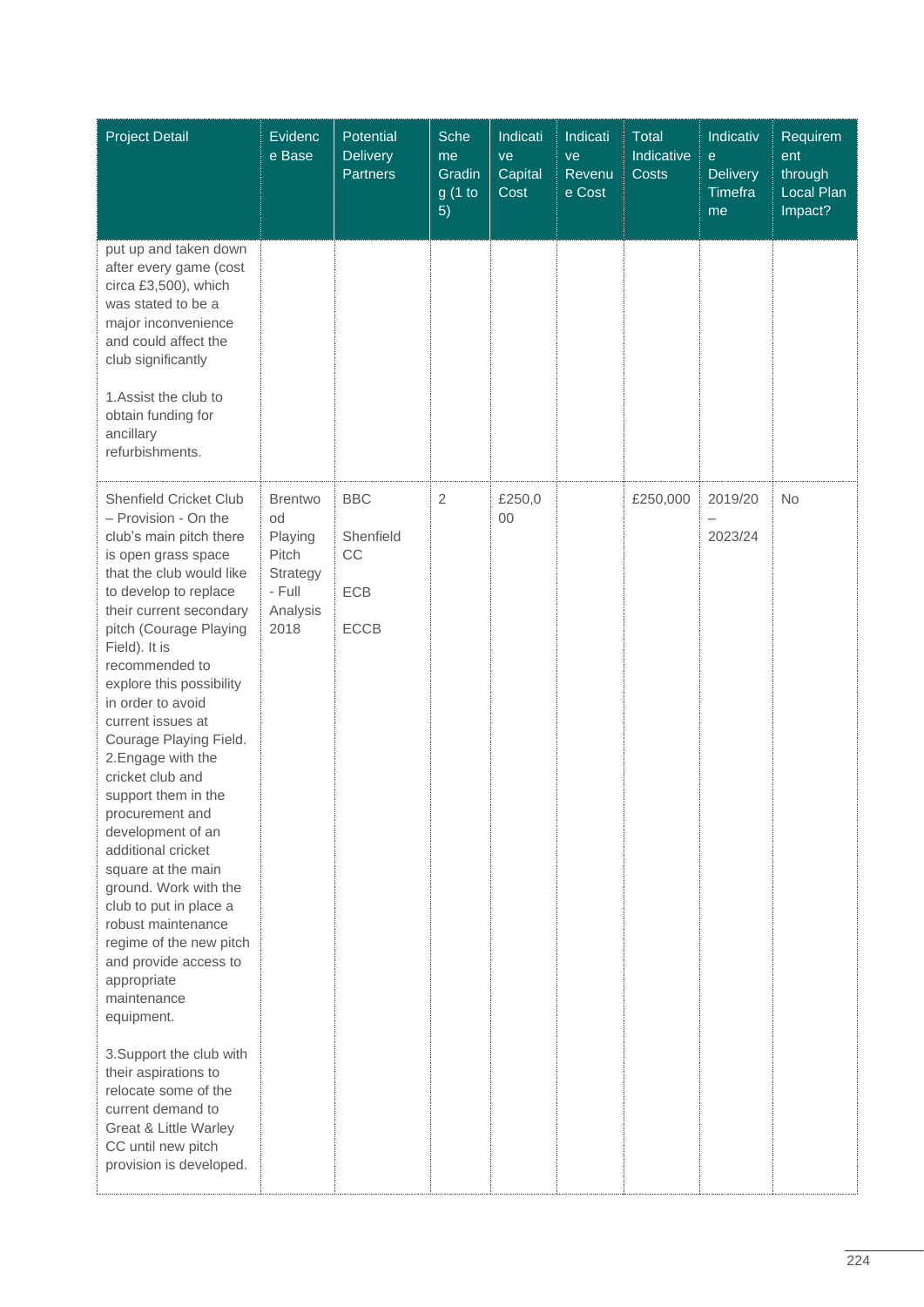| <b>Project Detail</b>                                                                                                                                                                                                                                                                                                                                                                                                                                                                                                                                                | Evidenc<br>e Base                                                                  | Potential<br><b>Delivery</b><br><b>Partners</b>    | Sche<br>me<br>Gradin<br>g(1 to<br>5) | Indicati<br>ve<br>Capital<br>Cost | Indicati<br>ve<br>Revenu<br>e Cost | <b>Total</b><br>Indicative<br>Costs | Indicativ<br>$\mathbf{e}$<br><b>Delivery</b><br><b>Timefra</b><br>me | Requirem<br>ent<br>through<br>Local Plan<br>Impact? |
|----------------------------------------------------------------------------------------------------------------------------------------------------------------------------------------------------------------------------------------------------------------------------------------------------------------------------------------------------------------------------------------------------------------------------------------------------------------------------------------------------------------------------------------------------------------------|------------------------------------------------------------------------------------|----------------------------------------------------|--------------------------------------|-----------------------------------|------------------------------------|-------------------------------------|----------------------------------------------------------------------|-----------------------------------------------------|
| Shenfield High School<br>Enhancement-The<br>cricket strip is very old<br>and run down, and the<br>outfield is overgrown<br>and not cut regularly.<br>An increased and<br>improved maintenance<br>regime of the cricket<br>pitch is recommended                                                                                                                                                                                                                                                                                                                       | <b>Brentwo</b><br>od<br>Playing<br>Pitch<br>Strategy<br>- Full<br>Analysis<br>2018 | Shenfield<br>High School                           | $\,$ 3 $\,$                          |                                   | £5,000                             | £5,000                              | 2019/20<br>2022/23                                                   | No                                                  |
| South Weald Cricket<br>Club Enhancements -<br>Both cricket pitches at<br>the site are well<br>maintained and satisfy<br>current demand from<br>the club, however the<br>practice nets are<br>showing signs of aging<br>and are in need of<br>refurbishment/replacem<br>ent.<br>The pavilion is in need<br>of new electrics and<br>club have plans to have<br>this done within the<br>next 1-2 years. Seek<br>support and guidance<br>from the ECB and<br>ECCB regarding the<br>improvement of<br>outdoor training<br>facilities and<br>refurbishment of<br>ancillary | <b>Brentwo</b><br>od<br>Playing<br>Pitch<br>Strategy<br>- Full<br>Analysis<br>2018 | South<br>Weald CC<br>ECB<br><b>ECCB</b>            | 5                                    | £45,00<br>0                       |                                    | £45,000                             | 2020/21<br>$\qquad \qquad -$<br>2022/23                              | <b>No</b>                                           |
| St. Martins School<br><b>Enhancements - During</b><br>site assessment, the<br>artificial strip was<br>identified as poor -with<br>rips and lifting in places<br>and very run down -<br>and the outfield was<br>overgrown. An<br>increased maintenance<br>regime is<br>recommended at the<br>site.                                                                                                                                                                                                                                                                    | <b>Brentwo</b><br>od<br>Playing<br>Pitch<br>Strategy<br>- Full<br>Analysis<br>2018 | <b>St Martins</b><br>School,<br>ECB<br><b>ECCB</b> | $\overline{4}$                       |                                   | £5,000                             | £5,000                              | 2019/20<br>2023/24                                                   | <b>No</b>                                           |